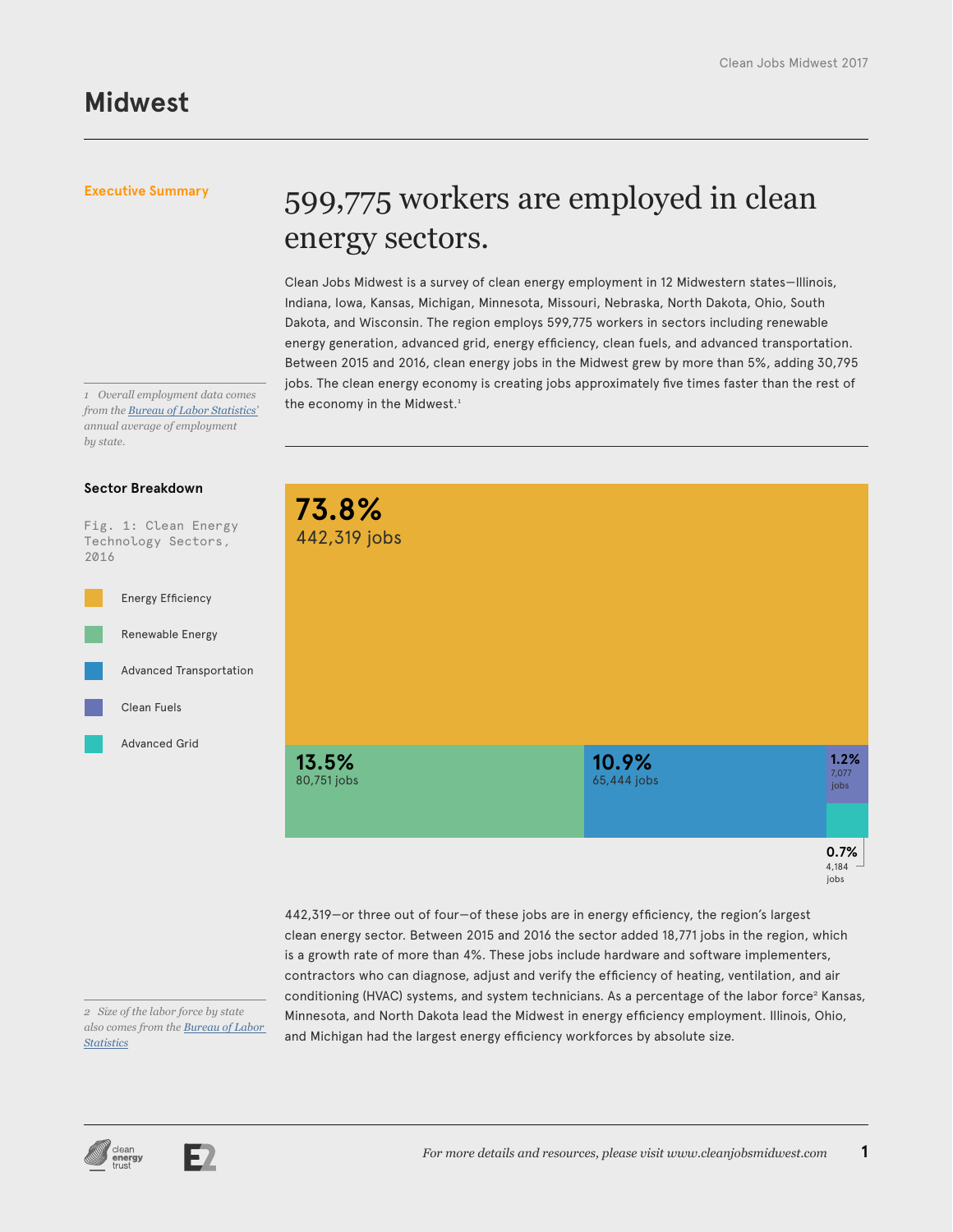

Jobs in renewable energy generation are a large factor in the overall growth in clean energy. Approximately 13% of the area's jobs are in renewable energy generation like wind and solar. This sector is also the fastest growing in terms of jobs, having grown by more than 15% between 2015 and 2016 in the Midwest. Beyond wind and solar, renewable energy generation jobs also include jobs in geothermal, bioenergy, and low-impact hydroelectric power. As a percentage of the labor force, North Dakota, Iowa, and Nebraska lead the Midwest in renewable energy generation employment. Illinois, Michigan, and Ohio lead in total number of jobs.

|  | 37.6% 30,335 jobs<br>Wind | 45.4% 36,654 jobs<br>Solar                                                                         |  |
|--|---------------------------|----------------------------------------------------------------------------------------------------|--|
|  |                           | 10.3% 8,346 jobs<br>Bioenergy/Biomass<br>3.7% 2,958 jobs<br>Geothermal<br>2.6% 2,080 jobs<br>Other |  |
|  |                           | 0.5% 379 jobs<br>Low-Impact Hydroelectric                                                          |  |

1 in 10 clean energy workers are employed in the advanced transportation industry. This includes hybrid and plug-in electric vehicles, alternative fuels vehicles, and fuel cell vehicles. Michigan leads the region in absolute number of jobs in this sector and as a percentage of the state's labor force. This highlights a shift within traditional automotive industries toward more alternative and advanced vehicles throughout the supply chain.

The clean fuels and advanced grid sectors employ 7,077 and 4,184 Midwestern workers respectively.

Fig. 3: Renewable Energy Subsectors, 2016

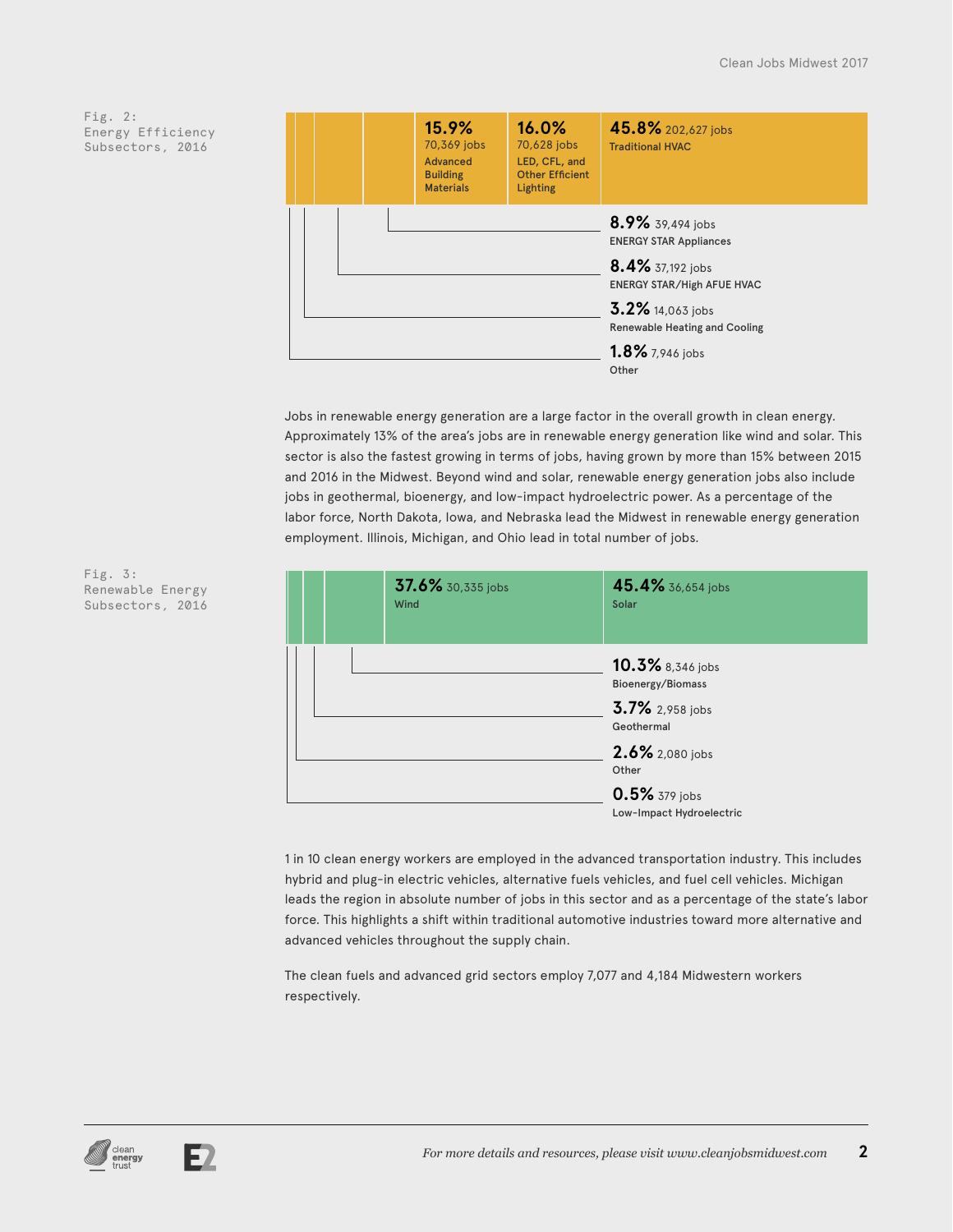Fig. 4: Clean Energy Jobs Value Chain, 2016

**Value Chain** Clean energy jobs can also be described by what role they play in the larger economic value chain. This report divides these clean energy jobs into agriculture jobs, utility jobs, construction jobs, manufacturing jobs, trade jobs, professional service jobs, and other service jobs. The divisions in the value chain described here include jobs from multiple technology sectors. For example, construction jobs can include some jobs in the energy efficiency sector as well as jobs in the renewable energy sector and every other technology sector.



Clean energy jobs include many good, blue-collar jobs. In the Midwest, 44% of all clean energy jobs were in construction—264,155 jobs. Manufacturing accounted for 164,164 more jobs—over 27% of all clean energy jobs.

| <b>State</b> | Metro Area (MSA)                                      | <b>Total Clean Energy</b><br>Employment | <b>Renewable Energy</b><br>Employment | <b>Energy Efficiency</b><br>Employment |
|--------------|-------------------------------------------------------|-----------------------------------------|---------------------------------------|----------------------------------------|
| IL           | Chicago-Naperville-Joliet,<br>IL-IN-WI MSA            | 85,600                                  | 11,000                                | 63,100                                 |
| <b>MN</b>    | Minneapolis-St. Paul-Bloomington,<br><b>MN-WI MSA</b> | 40,100                                  | 4,700                                 | 33,000                                 |
| MI           | Detroit-Warren-Livonia, MI MSA                        | 39,300                                  | 5,500                                 | 21,400                                 |

Recap **In 2016, there were 599,775 clean energy jobs in the Midwest. These jobs grew by 5.4% between** 2015 and 2016, approximately 5 times faster than overall job growth in the region. The biggest growth came from the renewable energy generation sector while the energy efficiency sector employed the most workers in the region.

> Clean energy jobs are all-American, blue-collar jobs with 7 in 10 clean energy jobs in construction and manufacturing. They are found across urban and rural areas, and many are with small businesses.<sup>3</sup>

*3 Clean Jobs Midwest 2016*

Fig. 5: Top 3 MSAs in Clean Energy Employment, 2016 (job numbers rounded to nearest hundred)

MSA job numbers only include jobs within the state

in the first column

The clean energy economy is growing in every Midwestern state, but clean energy can grow even faster. By implementing good public policy—such as state renewable portfolio standards and energy efficiency standards—we can create even more clean energy jobs across the region. As this survey shows, the Midwest is at the forefront of our nation's clean energy future. The industry is bringing new jobs and economic growth to our own backyards.



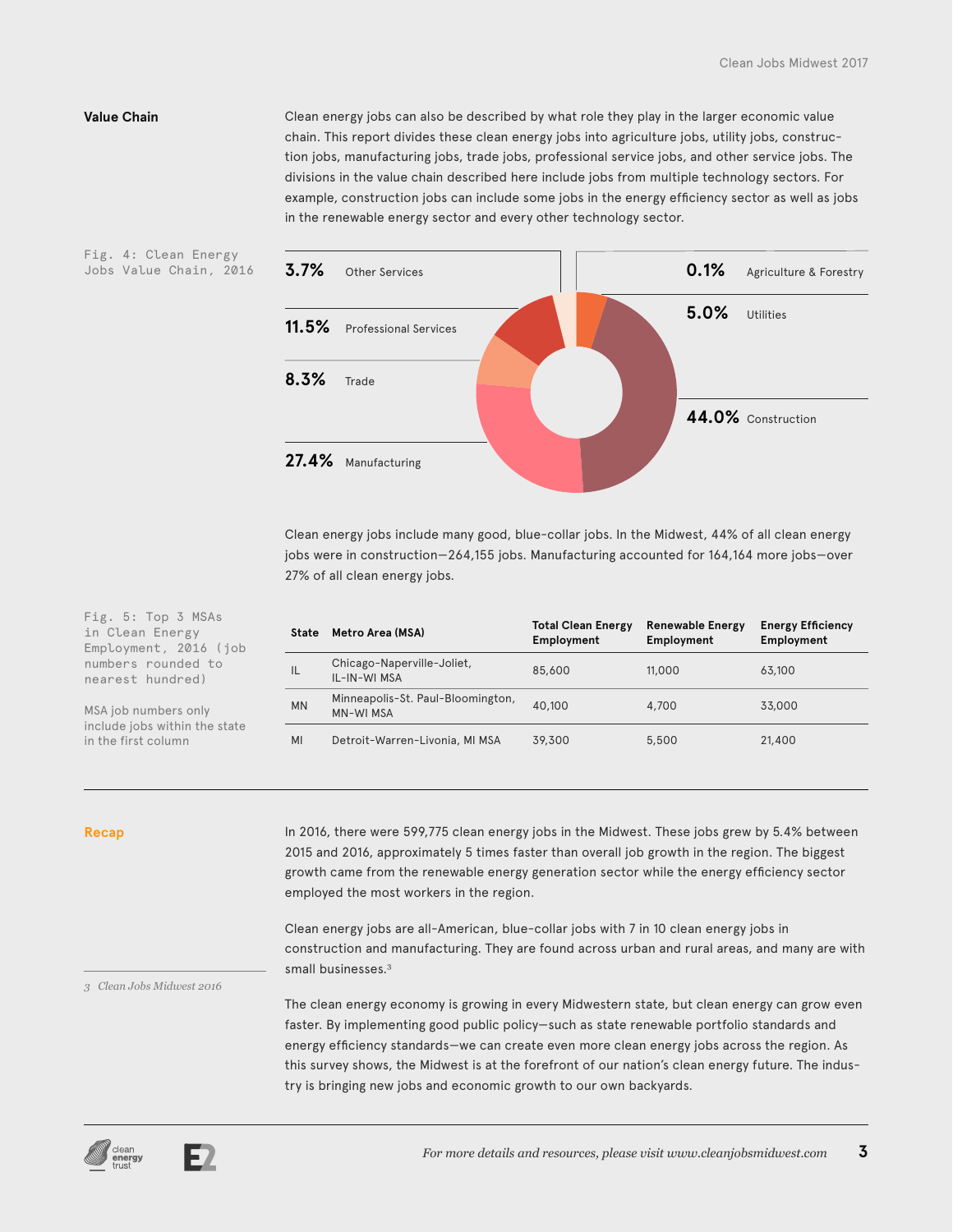#### *1 Overall employment data comes from the [Bureau of Labor Statistics'](https://www.bls.gov/sae/) annual average of employment by state.*

## Illinois leads the Midwest with 119,395 clean energy jobs.

The clean energy industry represents an important and growing part of the Illinois economy, growing more than six times faster than overall jobs in the state between 2015 and 2016<sup>1</sup> . Overall, Illinois added 5,477 clean energy jobs. Further, small businesses are driving the clean energy sector, with previous surveys showing that nearly 70% of clean energy businesses in Illinois employ fewer than 25 individuals. Even as the state's economic situation contributed to slower job growth overall—growing by less than 0.73% between 2015 and 2016—clean energy jobs continued to shoot ahead, growing at 4.81% between 2015 and 2016.

#### **Sector Breakdown**

Fig. 1: Clean Energy Technology Sectors, 2016



| 78.4%<br>93,613 jobs |                    |                                       |
|----------------------|--------------------|---------------------------------------|
| 12.3%<br>14,636 jobs | 5.3%<br>6,300 jobs | 2.9%<br>3,417 jobs<br>1.2% 1,430 jobs |

Energy efficiency makes up the largest share of the clean energy workforce in Illinois, consistent with other states in the Midwest. The energy efficiency sector expanded by 3,783 jobs in the state since last year; Illinois is now home to 93,613 energy efficiency jobs. These include hardware and software implementers, contractors who can diagnose, adjust and verify the efficiency of heating, ventilation, and air conditioning (HVAC) systems, and system technicians. The HVAC industry makes up the largest portion of energy efficiency jobs followed closely by advanced building materials and efficient lighting.



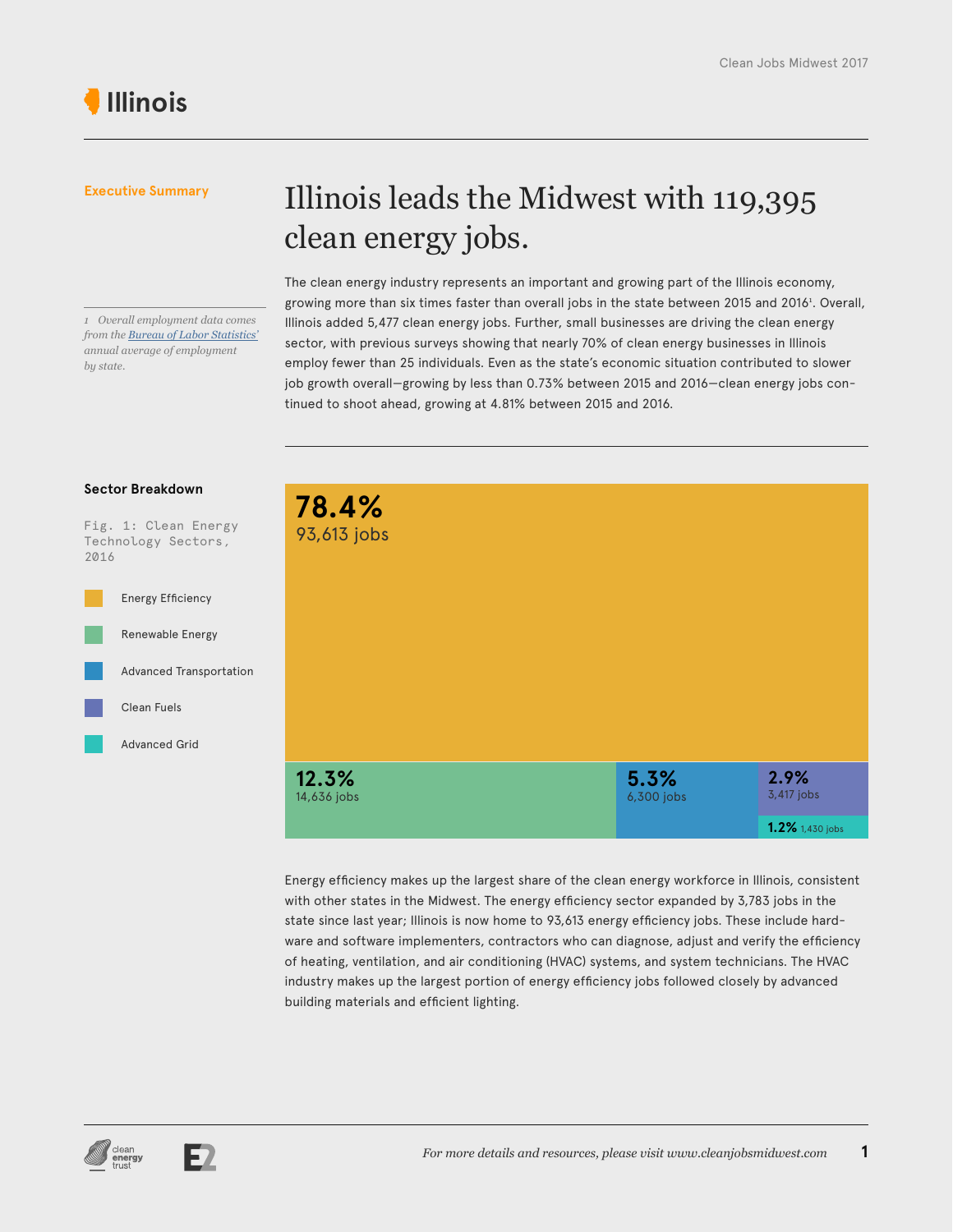| 22.6% 21,152 jobs<br>LED, CFL, and Other<br><b>Efficient Lighting</b> | 26.5% 24,842 jobs<br><b>Advanced Building</b><br><b>Materials</b> | 38.5% 36,058 jobs<br><b>Traditional HVAC</b>                                                                                                                                                  |
|-----------------------------------------------------------------------|-------------------------------------------------------------------|-----------------------------------------------------------------------------------------------------------------------------------------------------------------------------------------------|
|                                                                       |                                                                   | 5.7% 5,342 jobs<br><b>ENERGY STAR Appliances</b><br>4.7% 4,423 jobs<br><b>Renewable Heating and Cooling</b><br>1.6% 1,466 jobs<br><b>ENERGY STAR/High AFUE HVAC</b><br>0.4% 329 jobs<br>Other |

Renewable energy jobs also play an important role in the state's clean energy economy, employing over 14,000 people. Illinois has 4,835 jobs in solar, third largest in the Midwest. Illinois is also home to over 4,000 wind energy jobs. Renewable energy generation is the fastest growing clean energy sector in the Midwest and Illinois is no exception. Renewable energy generation jobs overall—including solar, wind, geothermal, bioenergy, and low-impact hydropower—grew by 13.7% in Illinois.



Advanced transportation employed 6,300 clean energy workers while the clean fuels and advanced grid technology sectors employed 3,417 and 1,430 people, respectively. While Illinois' 411 smart grid jobs make up only a portion of advanced grid jobs, Illinois leads the region with jobs in this subsector.

### **Value Chain**

Clean energy jobs can also be described by what role they play in the larger economic value chain. This report divides these clean energy jobs into agriculture jobs, utility jobs, construction jobs, manufacturing jobs, trade jobs, professional service jobs, and other service jobs. The divisions in the value chain described here include jobs from multiple technology sectors. For example, construction jobs can include some jobs in the energy efficiency sector as well as jobs in the renewable energy sector and every other technology sector.

Fig. 3: Renewable Energy Subsectors, 2016



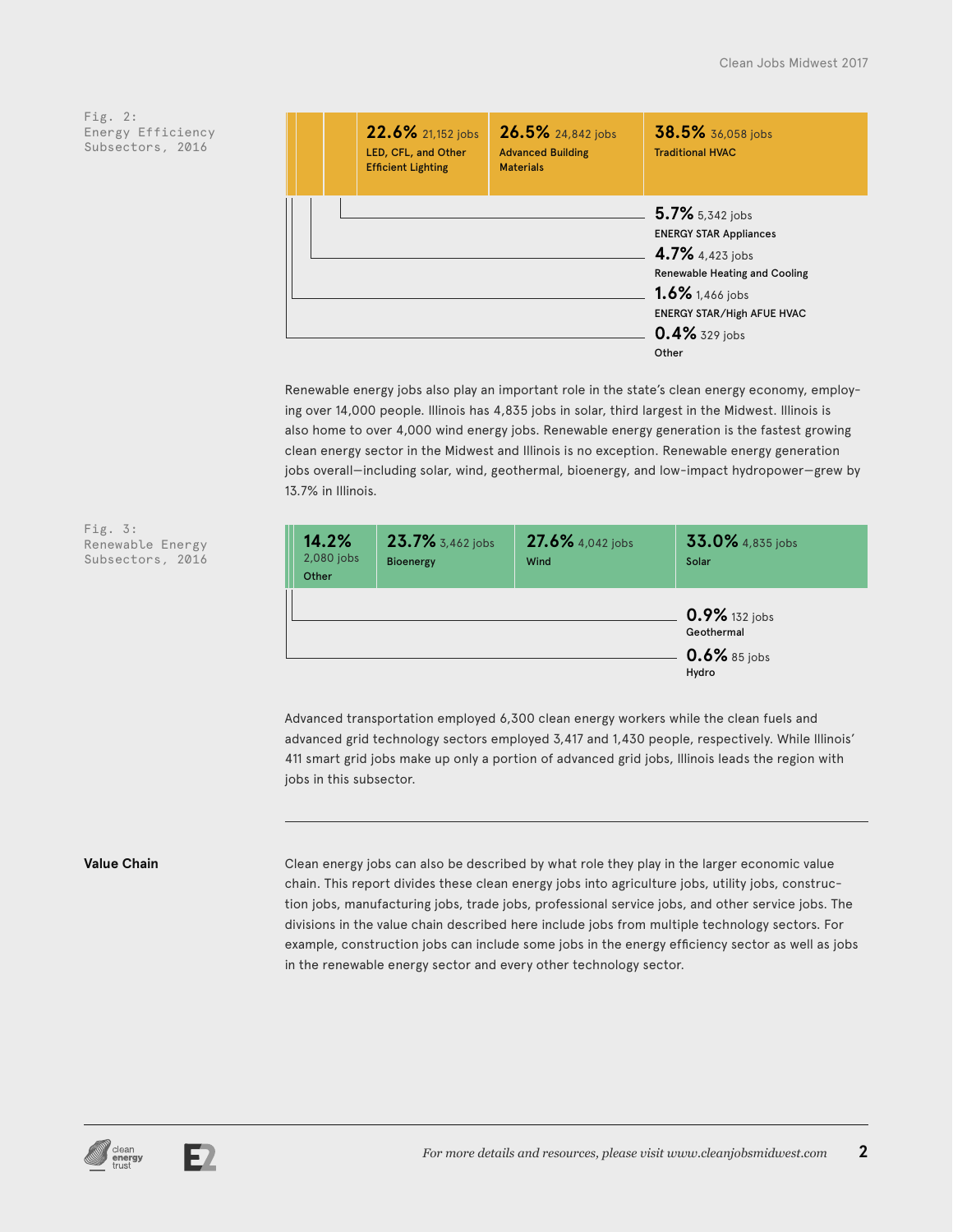Jobs Value Chain, 2016



Construction accounted for 43% of all clean energy jobs in Illinois and one in five clean energy workers in Illinois work in manufacturing. Illinois also has the second highest percentage of clean energy workers working in professional services in the region with almost 1 in 6 clean energy workers in the state.

| Fig. 5: Top 3 MSAs<br>in Clean Energy<br>Employment, 2016 (job | Metro Area (MSA)                        | <b>Total Clean Energy</b><br>Employment | <b>Renewable Energy</b><br>Employment | <b>Energy Efficiency</b><br>Employment |
|----------------------------------------------------------------|-----------------------------------------|-----------------------------------------|---------------------------------------|----------------------------------------|
| numbers rounded to<br>nearest hundred)                         | Chicago-Naperville-Joliet, IL-IN-WI MSA | 85,600                                  | 11,000                                | 63,100                                 |
| MSA job numbers only                                           | St. Louis, MO-IL MSA                    | 4,200                                   | 400                                   | 3,200                                  |
| include jobs within this<br>state                              | Peoria, IL MSA                          | 3,100                                   | 300                                   | 2,200                                  |

#### **Recap**

*2 [2016 ACEEE State Scorecard](http://database.aceee.org/state-scorecard-rank)*

There are 119,395 clean energy jobs in Illinois encompassing everything from the wind and solar industries to construction with advanced building materials. Clean energy jobs in Illinois grew more than 6 times faster than all other jobs, with renewable energy generation jobs growing the fastest. Looking towards the future, Illinois still has room to grow in this sector with other states in the region outpacing Illinois' clean energy job growth. The American Council of an Energy-Efficient Economy ranked Illinois 12 in its latest ACEEE State Energy Efficiency Scorecard, dropping 2 spots from the previous ranking.<sup>2</sup> However, Illinois passed the Future Energy Jobs Bill in late 2016, which strengthens the state's energy efficiency and renewable energy standards, and is expected to further boost growth in clean energy jobs in the state.



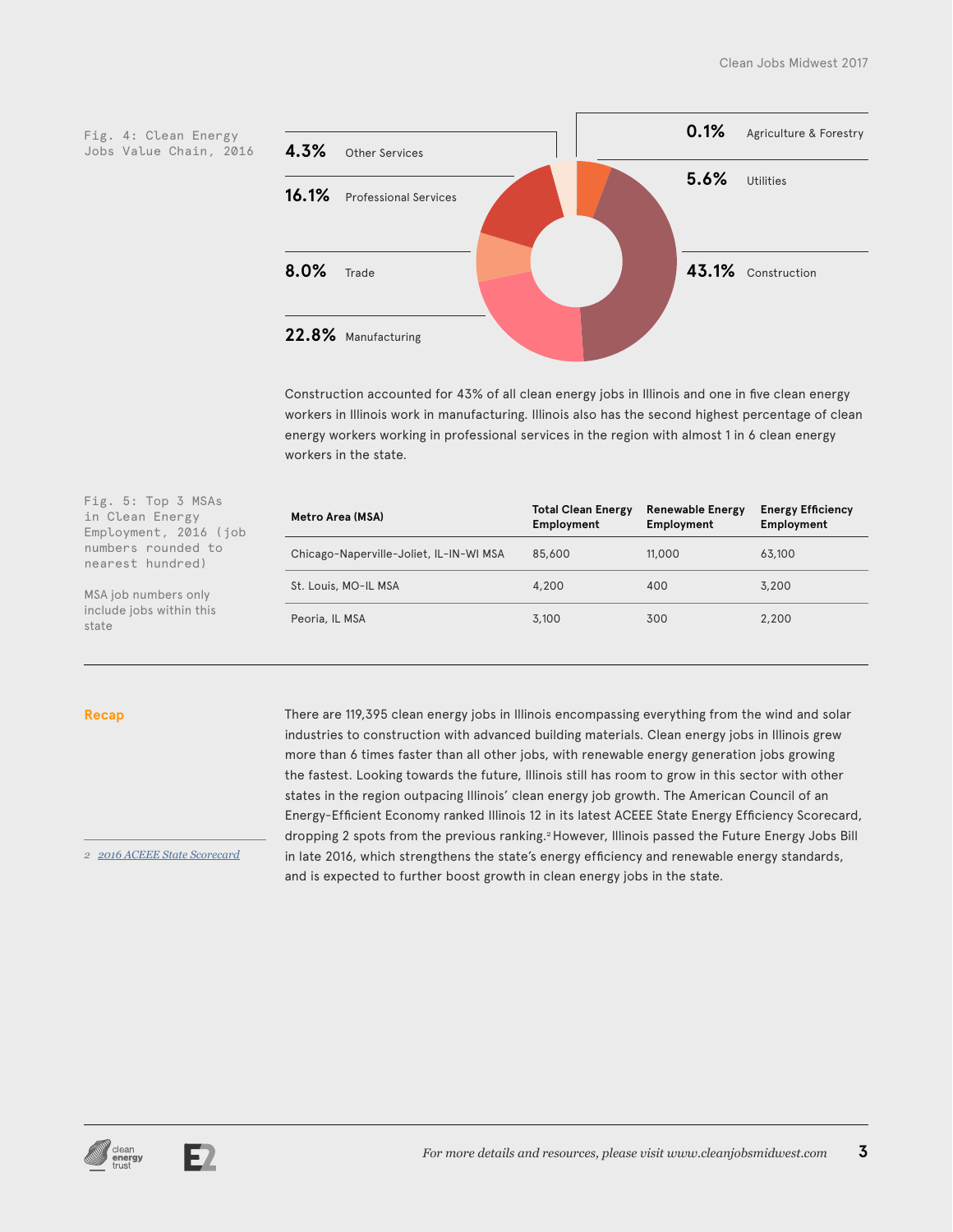## Indiana is home to 47,720 clean energy jobs.

Indiana leads the Midwest region in clean energy job growth. Indiana added 3,587 jobs between 2015 and 2016—over 8% growth. Clean energy jobs grew more than five times faster than the overall job market in Indiana.<sup>1</sup> Most of that growth came from the solar industry, which

added 1,393 jobs. *<sup>1</sup> Overall employment data comes from the [Bureau of Labor Statistics'](https://www.bls.gov/sae/) annual average of employment by state.*

## **Sector Breakdown**

Fig. 1: Clean Energy Technology Sectors, 2016





Even as the solar industry grows in the Midwest, energy efficiency jobs still make up more than 80% of all clean energy jobs in Indiana. The 38,453 energy efficiency jobs include hardware and software implementers, contractors who can diagnose, adjust and verify the efficiency of HVAC systems, and system technicians.



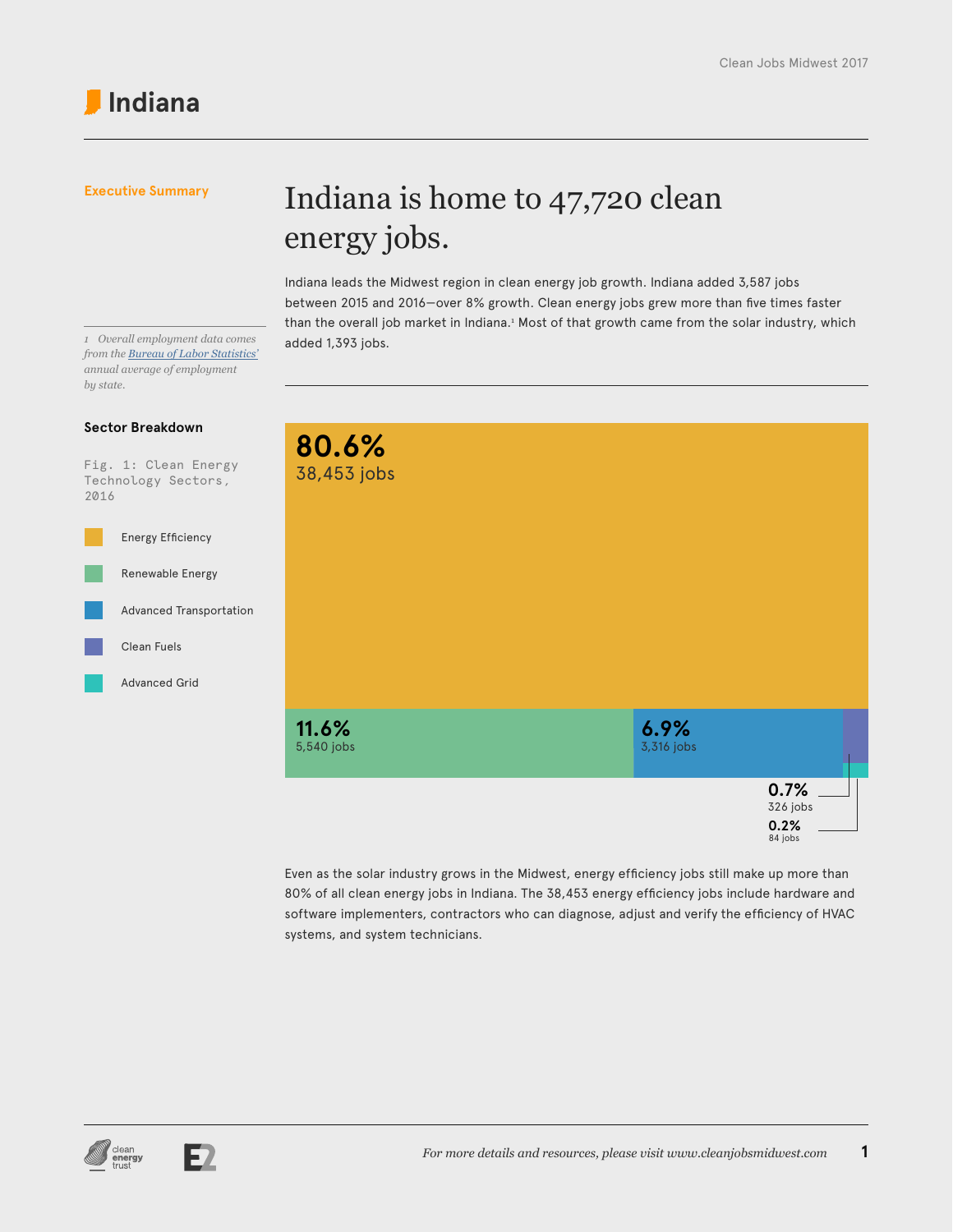

But while the energy efficiency sector is home to the most jobs, the renewable energy generation sector leads the state in growth. The Solar Energy Industries Association (SEIA) reported that solar installations tripled between 2015 and 2016.<sup>2</sup> This led to a 77% growth in solar jobs in the state. But even with this large growth, renewable energy generation jobs only account for around 1 in 10 clean energy jobs in Indiana.

*2 [SEIA Indiana Solar Fact Sheet](http://www.seia.org/state-solar-policy/indiana-solar)*

**11.1%**  $6<sup>7</sup>$ Bi Bi

Fig. 3: Renewable Energy Subsectors, 2016

| $1.1\%$  | $31.4\%$ 1,739 jobs | 57.5% 3,185 jobs |  |
|----------|---------------------|------------------|--|
| 6 jobs   | Wind                | Solar            |  |
| oenergy/ |                     |                  |  |
| omass    |                     |                  |  |

Motor vehicles are the next largest category of jobs with 3,316. The clean fuel sector employs 326 Hoosiers, while only 84 jobs were counted in the storage and smart grid sectors.

**Value Chain** Clean energy jobs can also be described by what role they play in the larger economic value chain. This report divides these clean energy jobs into agriculture jobs, utility jobs, construction jobs, manufacturing jobs, trade jobs, professional service jobs, and other service jobs. The divisions in the value chain described here include jobs from multiple technology sectors. For example, construction jobs can include some jobs in the energy efficiency sector as well as jobs in the renewable energy sector and every other technology sector.



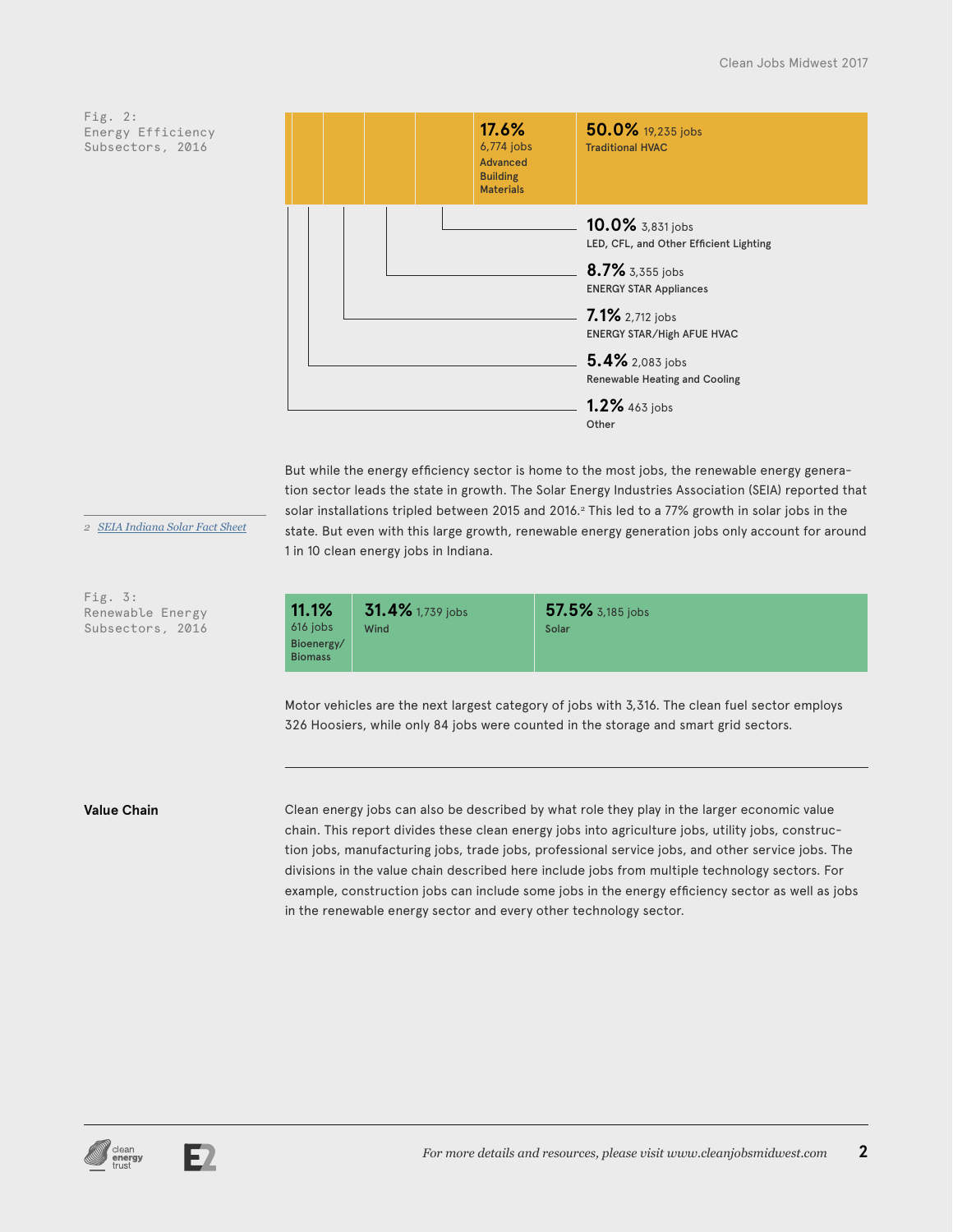



The clean energy economy impacts the whole value chain from professional services to construction. In Indiana, construction leads the value chain of clean energy jobs with 20,659 jobs just over 40%. Closely following are the 16,571 manufacturing jobs. 7% of clean energy jobs in Indiana fall under trade, while professional services and utilities account for around 6% each.

| Fig. 5: Top 3 MSAs<br>in Clean Energy<br>Employment, 2016 (job | Metro Area (MSA)                        | <b>Total Clean Energy</b><br>Employment | <b>Renewable Energy</b><br>Employment | <b>Energy Efficiency</b><br>Employment |
|----------------------------------------------------------------|-----------------------------------------|-----------------------------------------|---------------------------------------|----------------------------------------|
| numbers rounded to<br>nearest hundred)                         | Indianapolis-Carmel, IN MSA             | 13,000                                  | 1,400                                 | 10,400                                 |
| MSA job numbers only                                           | Chicago-Naperville-Joliet, IL-IN-WI MSA | 5,100                                   | 600                                   | 4,000                                  |
| include jobs within this<br>state                              | Fort Wayne, IN MSA                      | 3,300                                   | 300                                   | 2,600                                  |

#### **Recap**

*3 [2016 ACEEE State Scorecard](http://database.aceee.org/state-scorecard-rank)*

Although Indiana's clean energy sector grew significantly in the last year, especially in solar energy, the state's clean energy sector faces an uncertain economic future. The American Council for an Energy Efficient Economy scored Indiana as 42nd out of 51 for energy efficiency policy, the 4th lowest of the Midwest region.<sup>3</sup> Indiana also lacks energy policies such as renewable portfolio standards and energy efficiency resource standards which promote investment, provide certainty, and encourage economic growth.



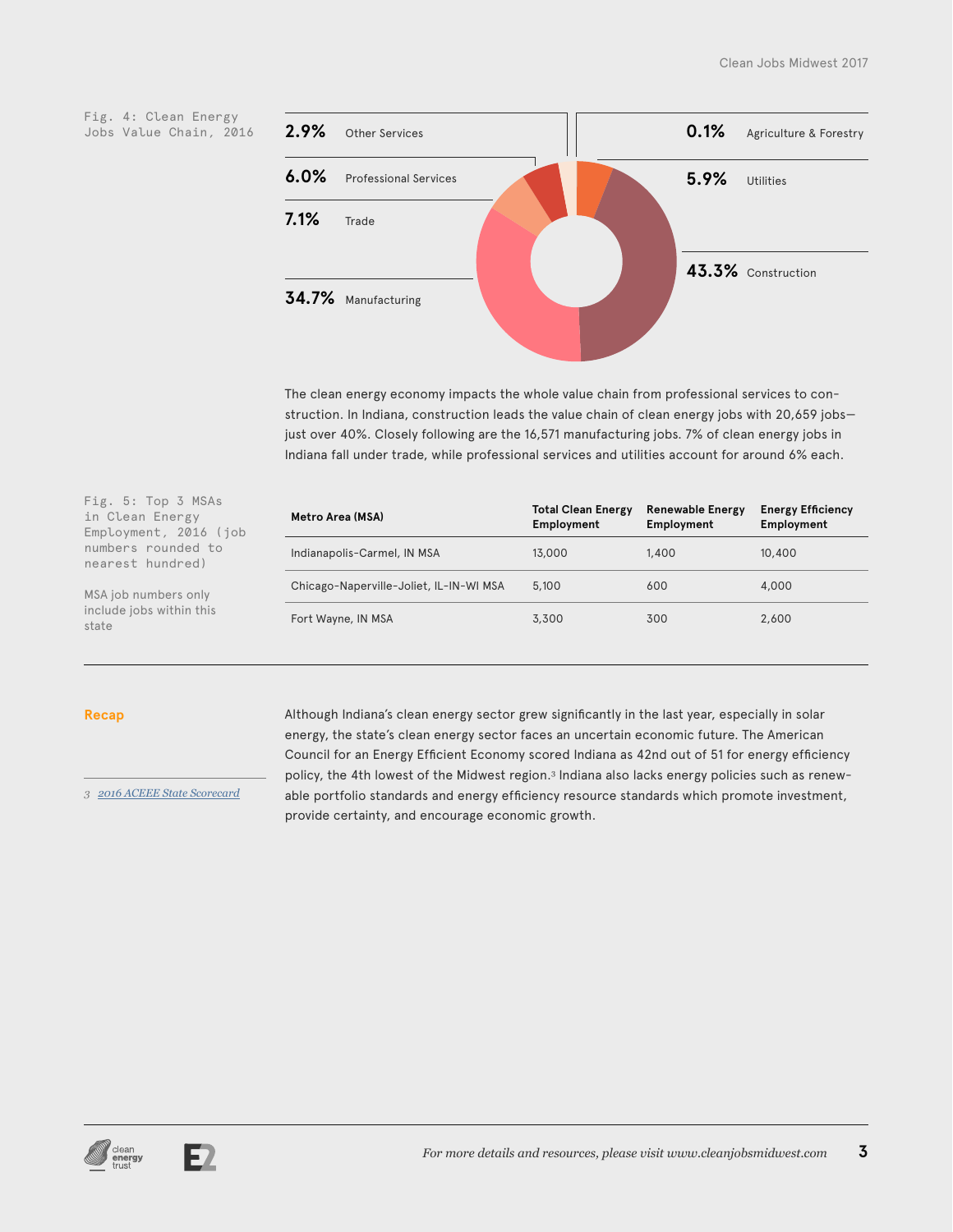

2016

*1 Overall employment data comes from the [Bureau of Labor Statistics'](https://www.bls.gov/sae/) annual average of employment by state.*

## Iowa is home to 30,418 clean energy jobs.

Iowa is home to 30,418 clean energy jobs. Between 2015 and 2016 those jobs grew by almost 7% adding 1,967 jobs. This growth was over 11 times faster than the overall job growth in the state.<sup>1</sup> Leading that growth were renewable energy generation jobs like wind and solar which grew by 14.5% between 2015 and 2016.

## Fig. 1: Clean Energy Technology Sectors, **Sector Breakdown 66.2%** 20,145 jobs Energy Efficiency Renewable Energy Advanced Grid Advanced Transportation Clean Fuels **0.3%** 82 jobs **0.9%** 264 jobs **29.6%** 9,007 jobs **3.0%** 919 jobs

Like the rest of the region, the majority of clean energy jobs in Iowa are in the energy efficiency sector. Energy efficiency jobs account for 20,145 or 6 in every 9 clean energy job in Iowa. These include hardware and software implementers, contractors who can diagnose, adjust and verify the efficiency of heating, ventilation, and air conditioning (HVAC) systems, and system technicians.

| Fig. $2:$ |                   |
|-----------|-------------------|
|           | Energy Efficiency |
|           | Subsectors, 2016  |
|           |                   |

|  | 15.2%<br>3,071 jobs<br>LED, CFL, &<br><b>Other Efficient</b><br><b>Lighting Mtrl</b> | 29.3%<br>5,901 jobs<br><b>ENERGY STAR/</b><br><b>High AFUE HVAC</b> | 49.1% 9,881 jobs<br><b>Traditional HVAC</b>                                                                                                              |
|--|--------------------------------------------------------------------------------------|---------------------------------------------------------------------|----------------------------------------------------------------------------------------------------------------------------------------------------------|
|  |                                                                                      |                                                                     | 5.7% 1,156 jobs<br><b>Advanced Building Materials</b><br>0.5% 109 jobs<br><b>ENERGY STAR Appliances</b><br>0.1% 20 jobs<br>Renewable Heating and Cooling |



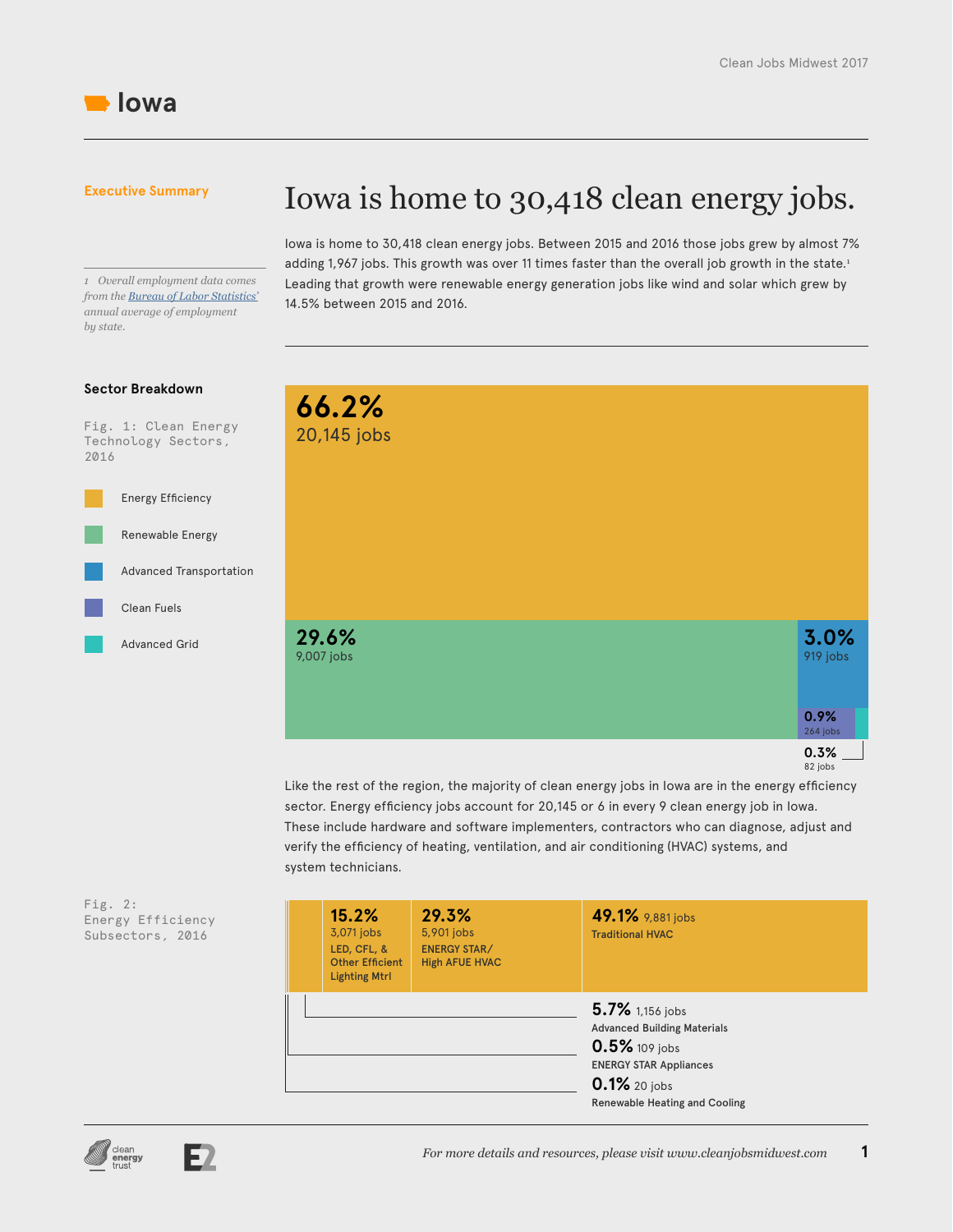Iowa leads the Midwest in wind energy generation jobs. Renewable energy generation is the second largest sector in Iowa with 9,007 jobs in wind, solar, geothermal, bioenergy, and low-impact hydropower generation. Wind turbines are becoming a common sight on the landscape and Iowa leads the Midwest in wind energy jobs with 7,420. Those wind jobs in Iowa account for a quarter of all wind jobs in the Midwest.



The remaining 1,266 clean energy jobs are distributed between three sectors: advanced vehicles, clean fuels, and advanced grid.

Fig. 4: Clean Energy

**Value Chain** Clean energy jobs can also be described by what role they play in the larger economic value chain. This report divides these clean energy jobs into agriculture jobs, utility jobs, construction jobs, manufacturing jobs, trade jobs, professional service jobs, and other service jobs. The divisions in the value chain described here include jobs from multiple technology sectors. For example, construction jobs can include some jobs in the energy efficiency sector as well as jobs in the renewable energy sector and every other technology sector.



The clean energy economy impacts the whole value chain from professional services to construction. Construction is a large part of the Iowa clean energy economy. Half of clean energy jobs in Iowa are construction jobs—15,511. Manufacturing generates 5,908 clean energy jobs in Iowa.

Fig. 3: Renewable Energy Subsectors, 2016



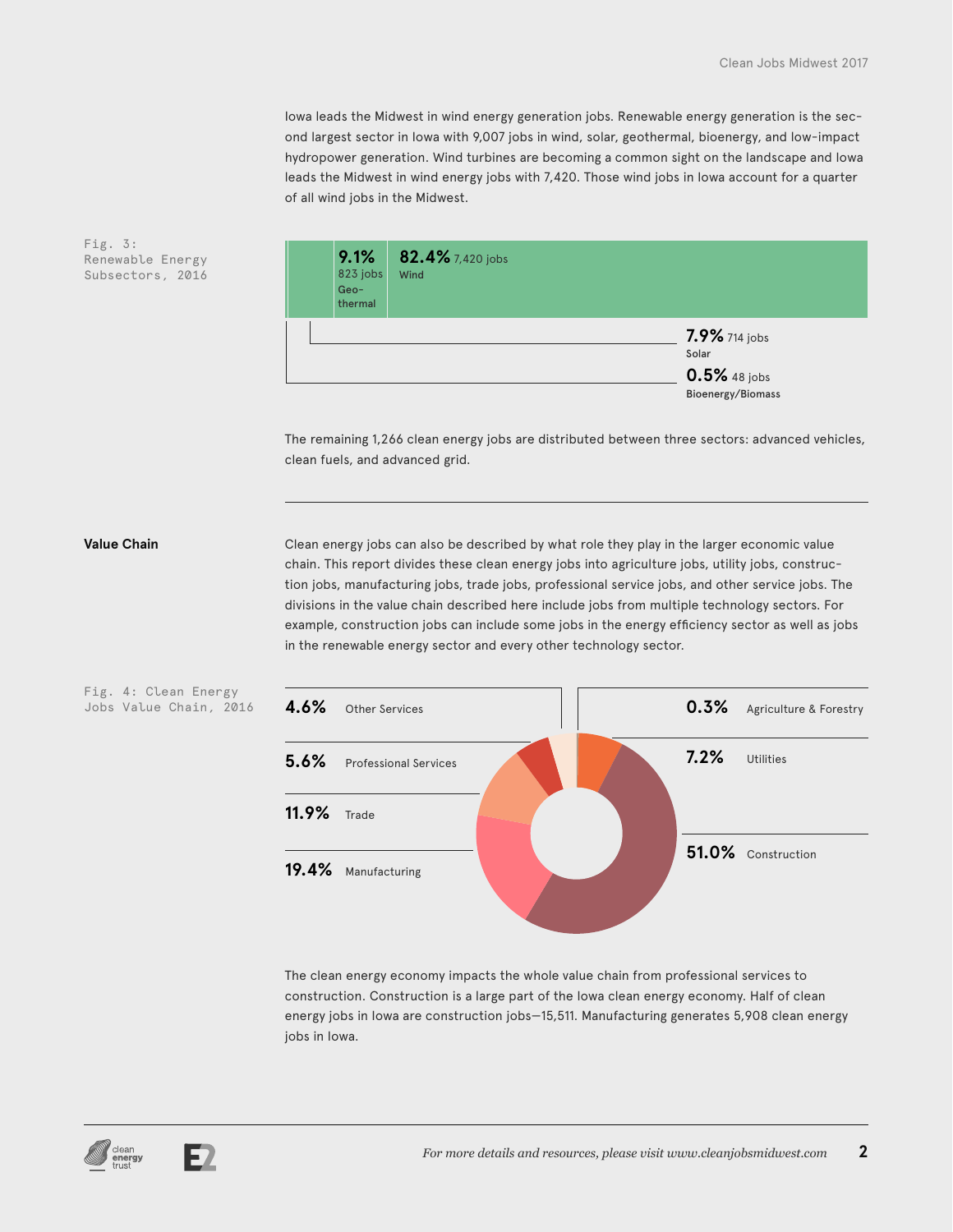| Fig. 5: Top 3 MSAs<br>in Clean Energy<br>Employment, 2016 (job | Metro Area (MSA)                   | <b>Total Clean Energy</b><br>Employment | <b>Renewable Energy</b><br>Employment | <b>Energy Efficiency</b><br>Employment |
|----------------------------------------------------------------|------------------------------------|-----------------------------------------|---------------------------------------|----------------------------------------|
| numbers rounded to<br>nearest hundred)                         | Des Moines-West Des Moines, IA MSA | 5.200                                   | 1,500                                 | 3,600                                  |
| MSA job numbers only                                           | Cedar Rapids, IA MSA               | 2,200                                   | 600                                   | 1,200                                  |
| include jobs within this<br>state                              | Waterloo-Cedar Falls, IA MSA       | 1,700                                   | 400                                   | 900                                    |

#### **Recap**

Clean energy jobs are growing in Iowa—over 11 times faster than the overall economy in the state. This led to 1,967 more jobs in clean energy than in 2015. Leading the sector in growth are renewable energy generation jobs which include the region-leading 7,420 wind energy jobs.

Iowa also ranked 15th out of 51 on the American Council for an Energy Efficient Economy's scorecard for energy efficiency policy, 4th highest of the Midwest region.<sup>2</sup> Iowa also passed the nation's first renewable portfolio standard (RPS) which has set the state up to be a leader in clean energy.

*3 [2016 ACEEE State Scorecard](http://database.aceee.org/state-scorecard-rank)*



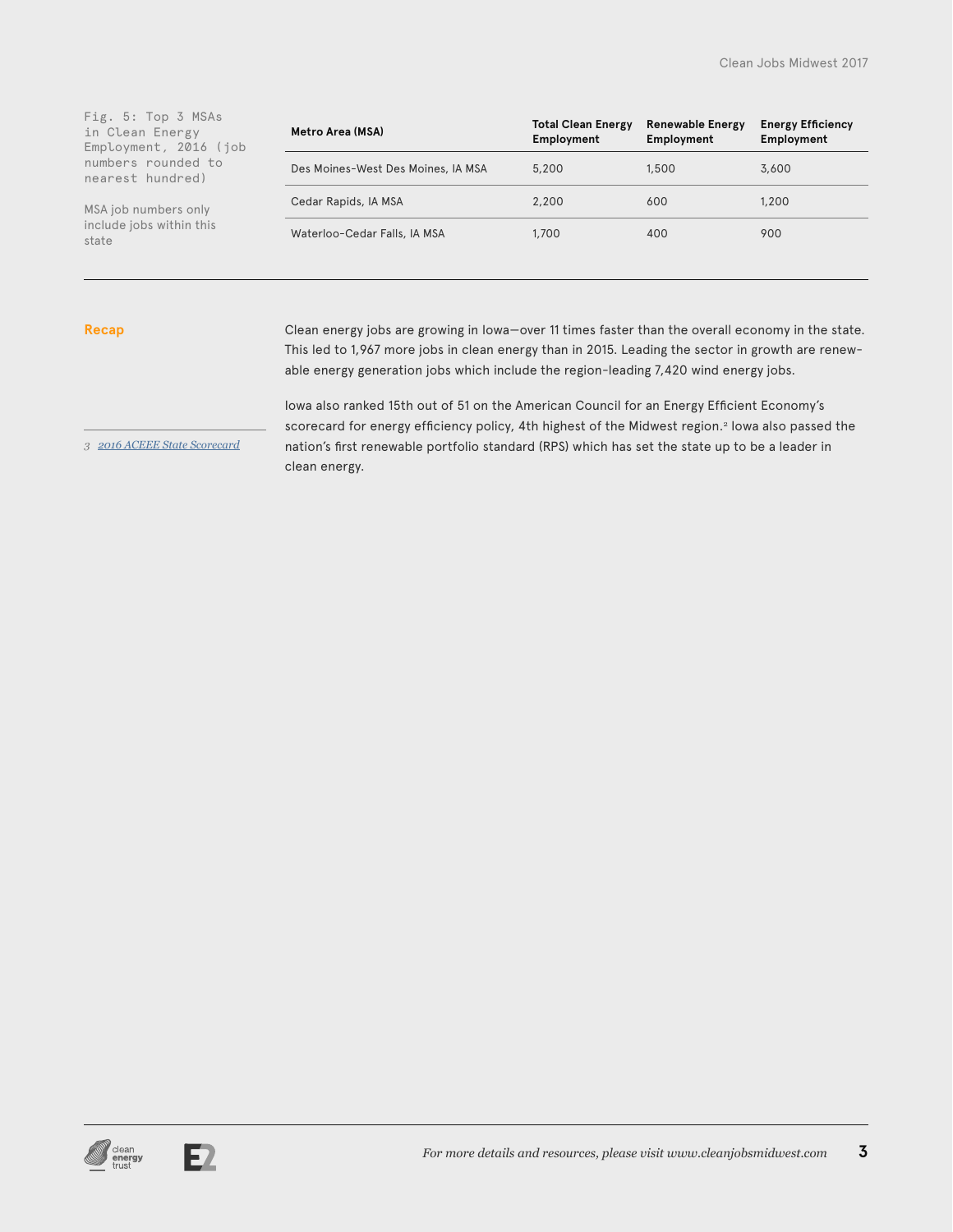bright spot in Kansas' economy.<sup>1</sup> *<sup>1</sup> Overall employment data comes from the [Bureau of Labor Statistics'](https://www.bls.gov/sae/) annual average of employment by state.*

### **Sector Breakdown**

Fig. 1: Clean Energy Technology Sectors, 2016



energy jobs. While Kansas lags behind most other states in the region in clean energy sector growth, the state did add 1,286 clean energy workers over the last year. This 4.7% growth rate in clean energy jobs

is almost nine times larger than overall job growth in Kansas in the last year and stands out as a

Kansas is home to 28,291 clean

| 88.7%<br>25,091 jobs |                  |                  |
|----------------------|------------------|------------------|
|                      |                  |                  |
|                      |                  |                  |
|                      |                  |                  |
|                      |                  |                  |
|                      |                  |                  |
|                      |                  |                  |
|                      |                  |                  |
| 7.2%<br>2,034 jobs   | 2.0%<br>556 jobs | 1.7%<br>484 jobs |

Energy efficiency is the largest clean energy sector, with highly diverse subsectors across HVAC, lighting, energy star appliances, and advanced building materials. As a whole, the energy efficiency sector employs 25,091 people—almost 90% of clean energy jobs in the state.

Fig. 2: Energy Efficiency Subsectors, 2016

|  | 12.1%<br>3,036 jobs<br><b>Advanced</b><br><b>Building</b><br><b>Materials</b> | 17.3%<br>4,352 jobs<br><b>ENERGY STAR/</b><br><b>High AFUE</b><br><b>HVAC</b> | 19.4%<br>4,877 jobs<br><b>ENERGY STAR</b><br><b>Appliances</b> | 36.9% 9,264 jobs<br><b>Traditional HVAC</b>                                                                                              |
|--|-------------------------------------------------------------------------------|-------------------------------------------------------------------------------|----------------------------------------------------------------|------------------------------------------------------------------------------------------------------------------------------------------|
|  |                                                                               |                                                                               |                                                                | 10.9% 2,740 jobs<br>LED, CFL, and Other Efficient Lighting<br>3.0% 759 jobs<br>Other<br>$0.3\%$ 63 jobs<br>Renewable Heating and Cooling |



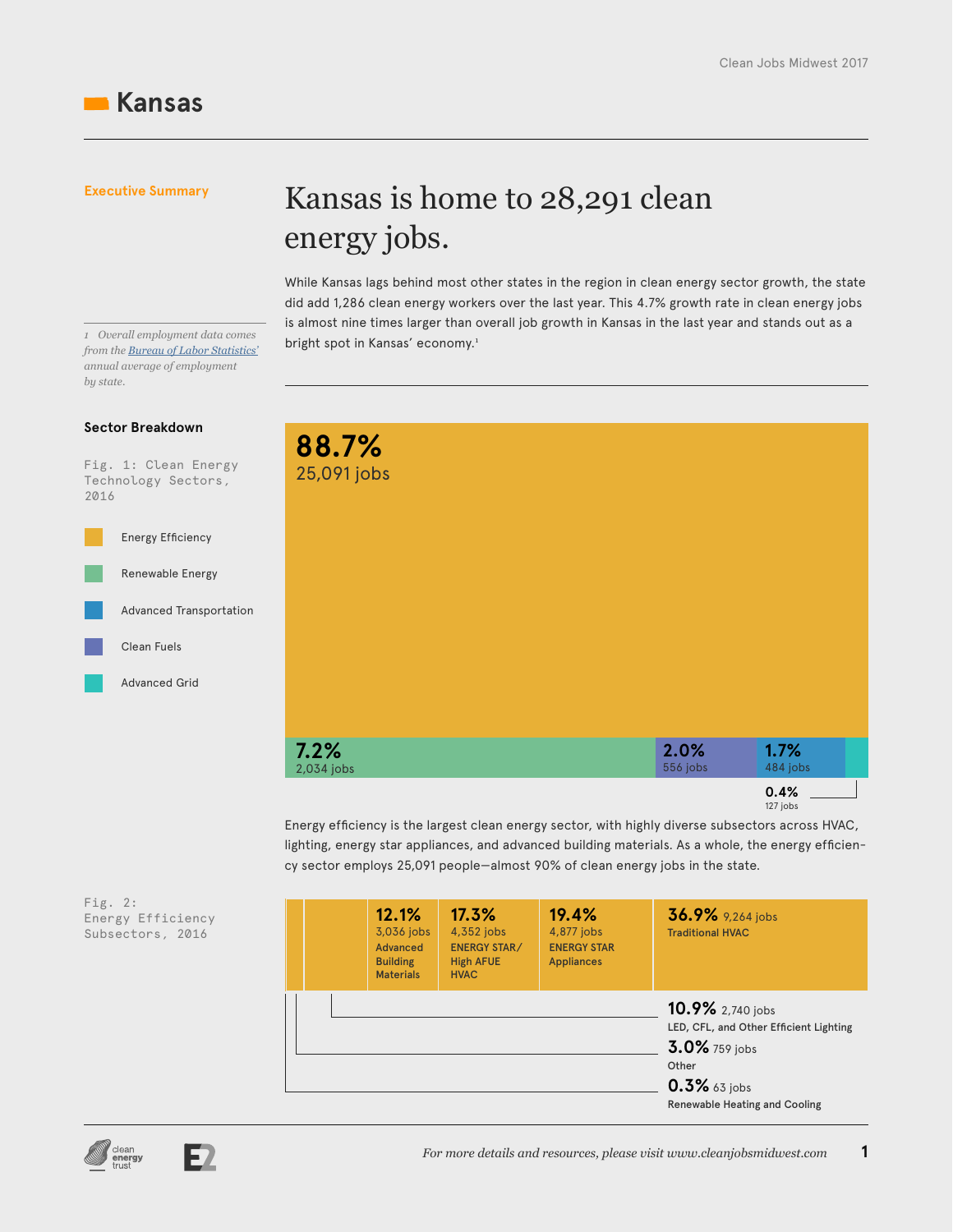Renewable energy generation employs around 7% of clean energy workers in the state. Of these 2,034 jobs, almost 3 out of 4 are in wind; the remainder are in solar. Like the rest of the region, renewable energy generation jobs are the fastest growing sector at over 14% between 2015 and 2016.

Fig. 3: Renewable Energy Subsectors, 2016



556 jobs are in the clean fuels sector, 484 jobs are in advanced vehicles, and 127 in the advanced grid sector.

Fig. 4: Clean Energy

**Value Chain** Clean energy jobs can also be described by what role they play in the larger economic value chain. This report divides these clean energy jobs into agriculture jobs, utility jobs, construction jobs, manufacturing jobs, trade jobs, professional service jobs, and other service jobs. The divisions in the value chain described here include jobs from multiple technology sectors. For example, construction jobs can include some jobs in the energy efficiency sector as well as jobs in the renewable energy sector and every other technology sector.



In Kansas, professional services make up over 40% of the value chain for clean energy jobs. Construction represents 10,402 jobs, or just over 35% of the value chain.

Small businesses drive the clean energy sector in Kansas. Previous surveys have shown that over 80% of businesses working in clean energy employ fewer than 25 individuals, and traditional industries are adopting new clean energy technology.<sup>2</sup>

*2 Clean Jobs Midwest 2016*



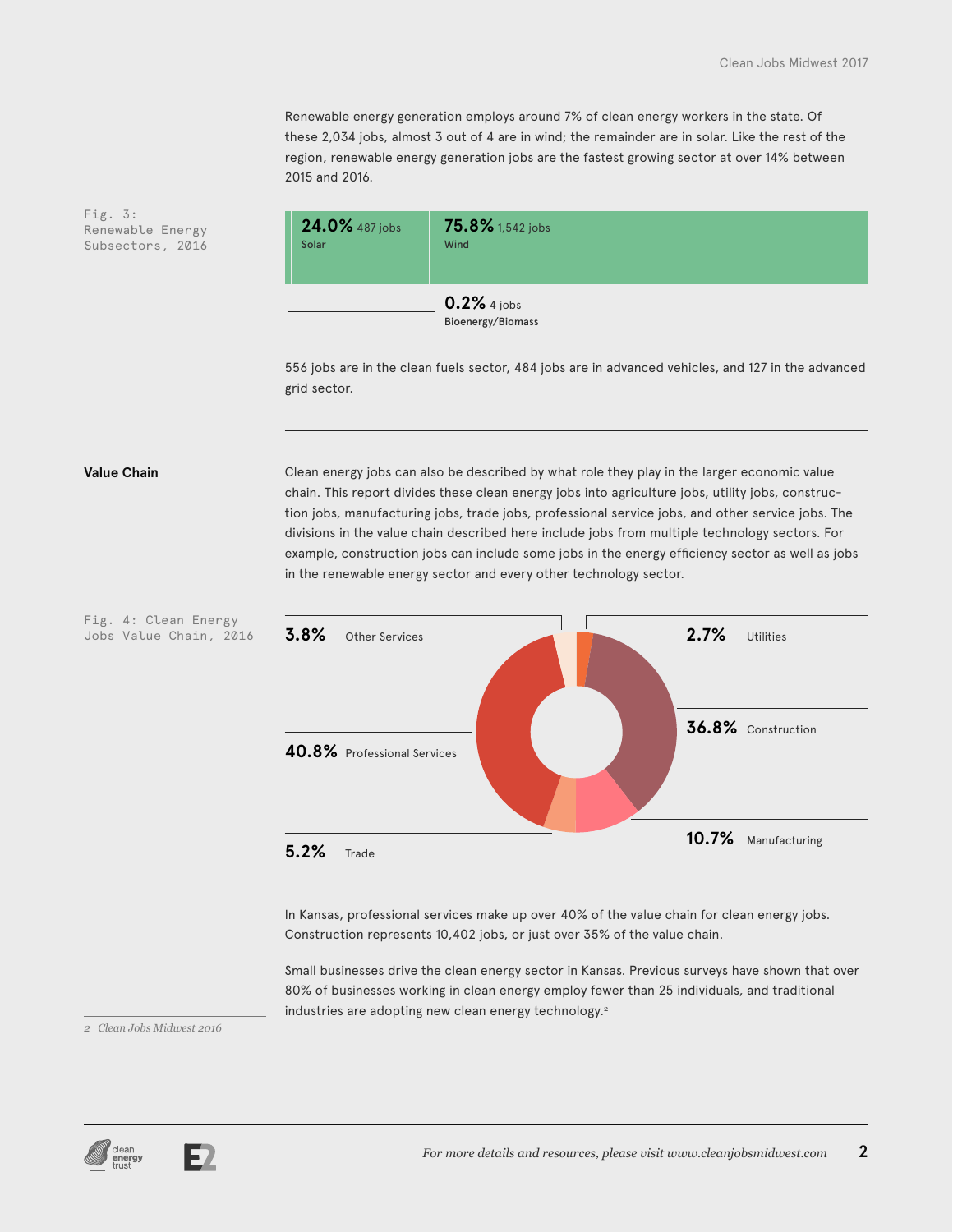| Fig. 5: Top 3 MSAs<br>in Clean Energy<br>Employment, 2016 (job | Metro Area (MSA)       | <b>Total Clean Energy</b><br>Employment | <b>Renewable Energy</b><br>Employment | <b>Energy Efficiency</b><br>Employment |
|----------------------------------------------------------------|------------------------|-----------------------------------------|---------------------------------------|----------------------------------------|
| numbers rounded to<br>nearest hundred)                         | Kansas City, MO-KS MSA | 6.900                                   | 500                                   | 6,000                                  |
| MSA job numbers only                                           | Wichita, KS MSA        | 5.400                                   | 300                                   | 4,700                                  |
| include jobs within this<br>state                              | Topeka, KS MSA         | 1,900                                   | < 250                                 | 1,600                                  |

#### **Recap**

Almost all of the 28,291 clean energy jobs in Kansas are in energy efficiency, with only 3,200 clean energy jobs in other sectors. However, the renewable energy sector grew by 14% between 2015 and 2016. Overall, clean energy jobs are growing almost 9 times faster than total job growth in the state. Kansas also has the 4th most clean energy jobs as a percentage of the state's labor force.

*3 [2016 ACEEE State Scorecard](http://database.aceee.org/state-scorecard-rank)*

Kansas lacks a renewable portfolio standard and was ranked 48th by the ACEEE State Energy Efficiency Scorecard.<sup>3</sup> New energy policy such as a renewable portfolio standard or an energy efficiency resource standard can provide market certainty for clean energy businesses, which would drive investment and job creation.



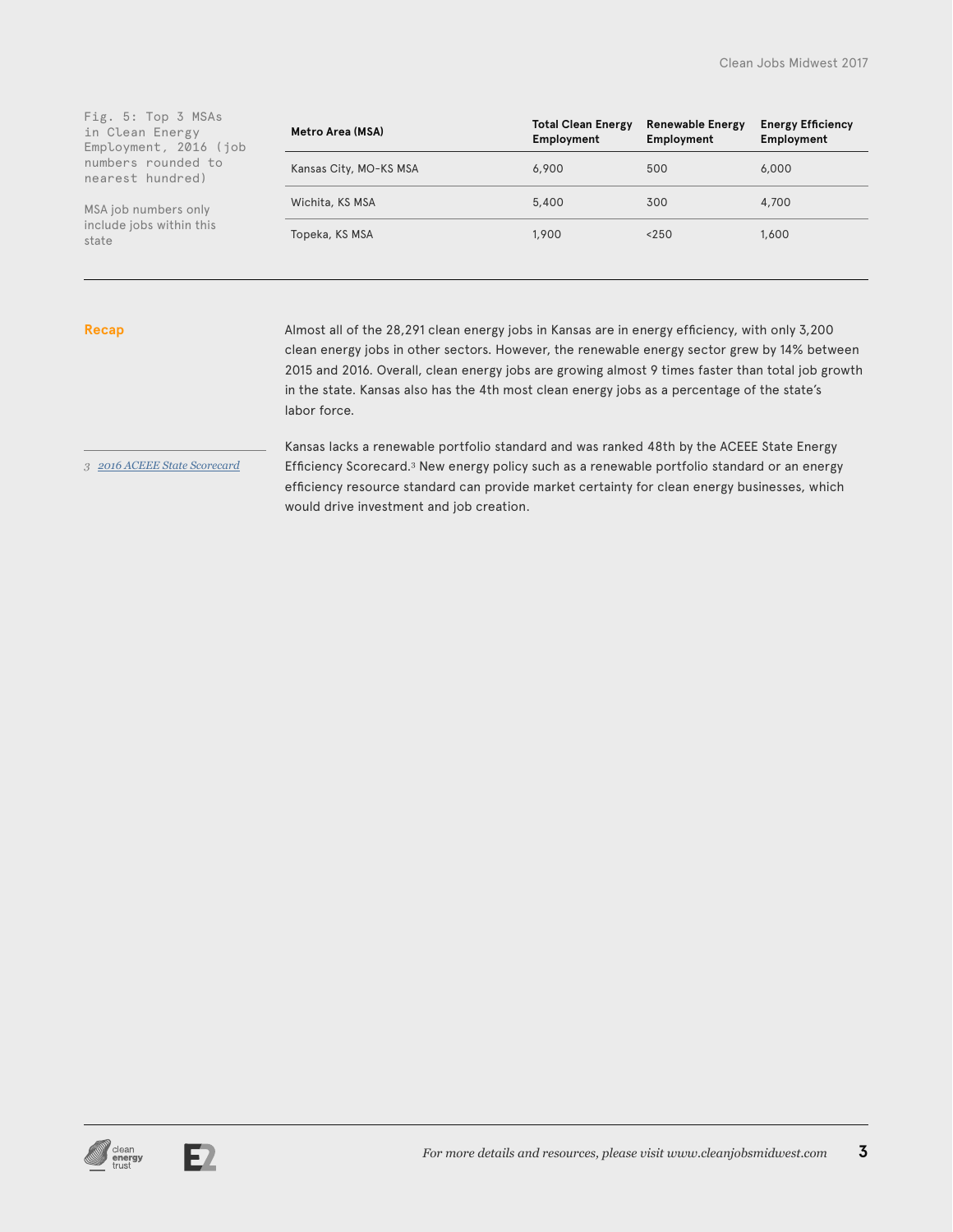

## Michigan continues to evolve from traditional manufacturing and automotive jobs toward advanced transportation and clean energy technology.

As clean energy jobs grow, Michigan's iconic and transforming automotive industry continues to lead the Midwest with over 28,577 jobs in advanced transportation. Overall, the state is home to 92,271 clean energy jobs. Michigan is transforming its economy to meet the demands of the changing energy landscape. Between 2015 and 2016, clean energy jobs in Michigan grew by 5.3%, almost three times faster than the 1.93% growth in jobs overall in Michigan.<sup>1</sup> *<sup>1</sup> Overall employment data comes* 

*from the [Bureau of Labor Statistics'](https://www.bls.gov/sae/) annual average of employment by state.*

### **Sector Breakdown**

Fig. 1: Clean Energy Technology Sectors, 2016





**0.1%** 120 jobs Storage/Smart Grid

Energy efficiency makes up the largest share of the clean energy workforce in Michigan, consistent with other states in the Midwest. The energy efficiency sector expanded by nearly 2,409 jobs in the state between 2015 and 2016; Michigan is now home to 50,279 energy efficiency jobs. The heating, ventilation, and air conditioning (HVAC) industry makes up the largest portion of energy efficiency jobs followed closely by advanced building materials and efficient lighting. These energy efficiency jobs include hardware and software implementers, contractors who can diagnose, adjust and verify the efficiency of HVAC systems, and system technicians.



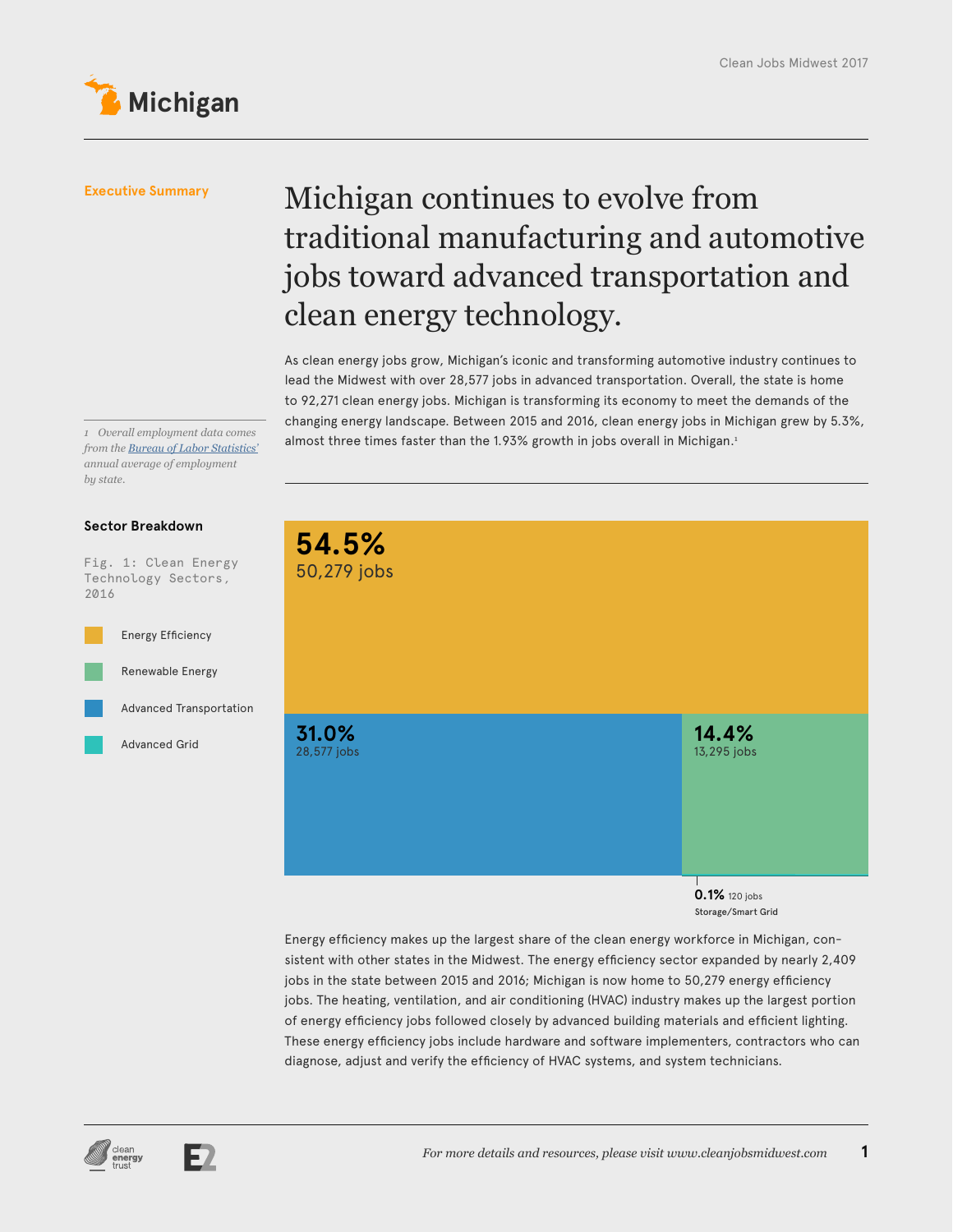|  | 11.9%<br>5,961 jobs<br>Renewable<br><b>Heating &amp;</b><br>Cooling | 12.0%<br>$6,047$ jobs<br><b>ENERGY</b><br>STAR/High<br><b>AFUE HVAC</b> | 19.4%<br>9,749 jobs<br><b>Advanced Building</b><br><b>Materials</b> | 19.7%<br>9,908 jobs<br>LED, CFL, and Other<br><b>Efficient Lighting</b> | 25.6% 12,870 jobs<br><b>Traditional HVAC</b>                         |
|--|---------------------------------------------------------------------|-------------------------------------------------------------------------|---------------------------------------------------------------------|-------------------------------------------------------------------------|----------------------------------------------------------------------|
|  |                                                                     |                                                                         |                                                                     |                                                                         | 9.8% 4,941 jobs<br><b>ENERGY STAR Appliances</b><br>$1.6\%$ 802 jobs |
|  |                                                                     |                                                                         |                                                                     |                                                                         | Other                                                                |

Renewable energy jobs also play an important role in the state's clean energy economy. Michigan has a strong base in solar manufacturing, and as a result, has the second largest number of solar jobs in the Midwest (second only to Ohio) with 5,672 jobs. Solar and renewable energy generation jobs are the fastest growing jobs sector in the Midwest and Michigan is no exception. Between 2015 and 2016, Michigan added 703 solar jobs—a 14.1% growth rate—tied for third highest growth rate in the Midwest. Renewable energy generation jobs overall—including solar, wind, geothermal, bioenergy, and low-impact hydropower—grew by 14.2%—by far the fastest growing clean energy sector.



The key story is Michigan's leadership role in advanced transportation. The century-old auto industry is undergoing a transition toward clean energy vehicles, and Michigan is adapting to new technology to keep the industry competitive. Advanced transportation employment is more robust in Michigan than in any other state in the region, and represents 31% of all clean energy jobs in Michigan. With 28,577 advanced transportation jobs, Michigan is home to more than 4 in 10 of the advanced transportation jobs in the Midwest. Those jobs are nearly evenly split between electric and hybrid vehicles, and with this growth comes additional manufacturing jobs creating batteries for those vehicles.

The advanced grid sector employed 120 Michiganders in 2016—largely unchanged from 2015.

Fig. 3:

Renewable Energy Subsectors, 2016

**Value Chain** Clean energy jobs can also be described by what role they play in the larger economic value chain. This report divides these clean energy jobs into agriculture jobs, utility jobs, construction jobs, manufacturing jobs, trade jobs, professional service jobs, and other service jobs. The divisions in the value chain described here include jobs from multiple technology sectors. For example, construction jobs can include some jobs in the energy efficiency sector as well as jobs in the renewable energy sector and every other technology sector.



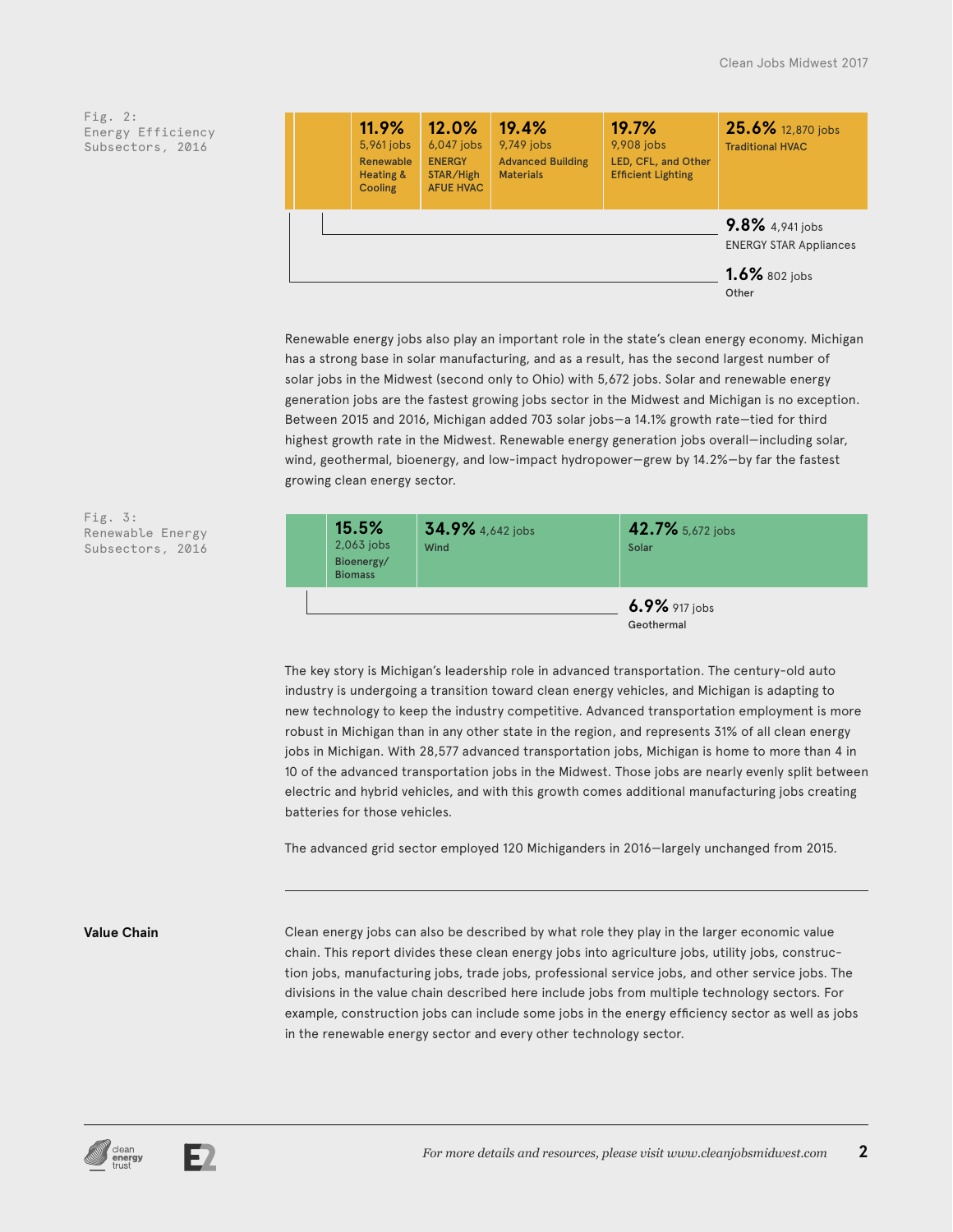

Michigan has more clean energy jobs in manufacturing—49,956 jobs—than any other state in the Midwest. This manufacturing trend plays an important role in the advanced transportation sector, and in the evolution of Michigan's traditional industries.

Fig. 5: Top 3 MSAs in Clean Energy Employment, 2016 (job numbers rounded to nearest hundred)

| Metro Area (MSA)               | <b>Total Clean Energy</b><br>Employment | <b>Renewable Energy</b><br>Employment | <b>Energy Efficiency</b><br>Employment |
|--------------------------------|-----------------------------------------|---------------------------------------|----------------------------------------|
| Detroit-Warren-Livonia, MI MSA | 39,300                                  | 5,500                                 | 21,400                                 |
| Grand Rapids-Wyoming, MI MSA   | 7,700                                   | 1,000                                 | 4,100                                  |
| Lansing-East Lansing, MI MSA   | 4,300                                   | 600                                   | 2,300                                  |

#### **Recap**

There are 92,271 clean energy jobs in Michigan encompassing everything from the wind and solar industries to advanced vehicle manufacturing. Clean energy jobs in Michigan grew almost three times faster than all other jobs with renewable energy generation jobs growing the fastest. Looking towards the future, Michigan is well positioned for growth in this sector. The state has greatly improved its statewide energy policies with the American Council of an Energy-Efficient Economy listing Michigan as one of the most improved states on the ACEEE State Energy Efficiency Scorecard.<sup>2</sup>

*2 [2016 ACEEE State Scorecard](http://database.aceee.org/state-scorecard-rank)*

Clean energy jobs are a large and growing part of the economy impacting every part of the value chain from agriculture to construction and manufacturing to professional services. Michigan's robust advanced transportation sector and growing renewable energy sector will play a large role in positioning the state for a bright economic future.



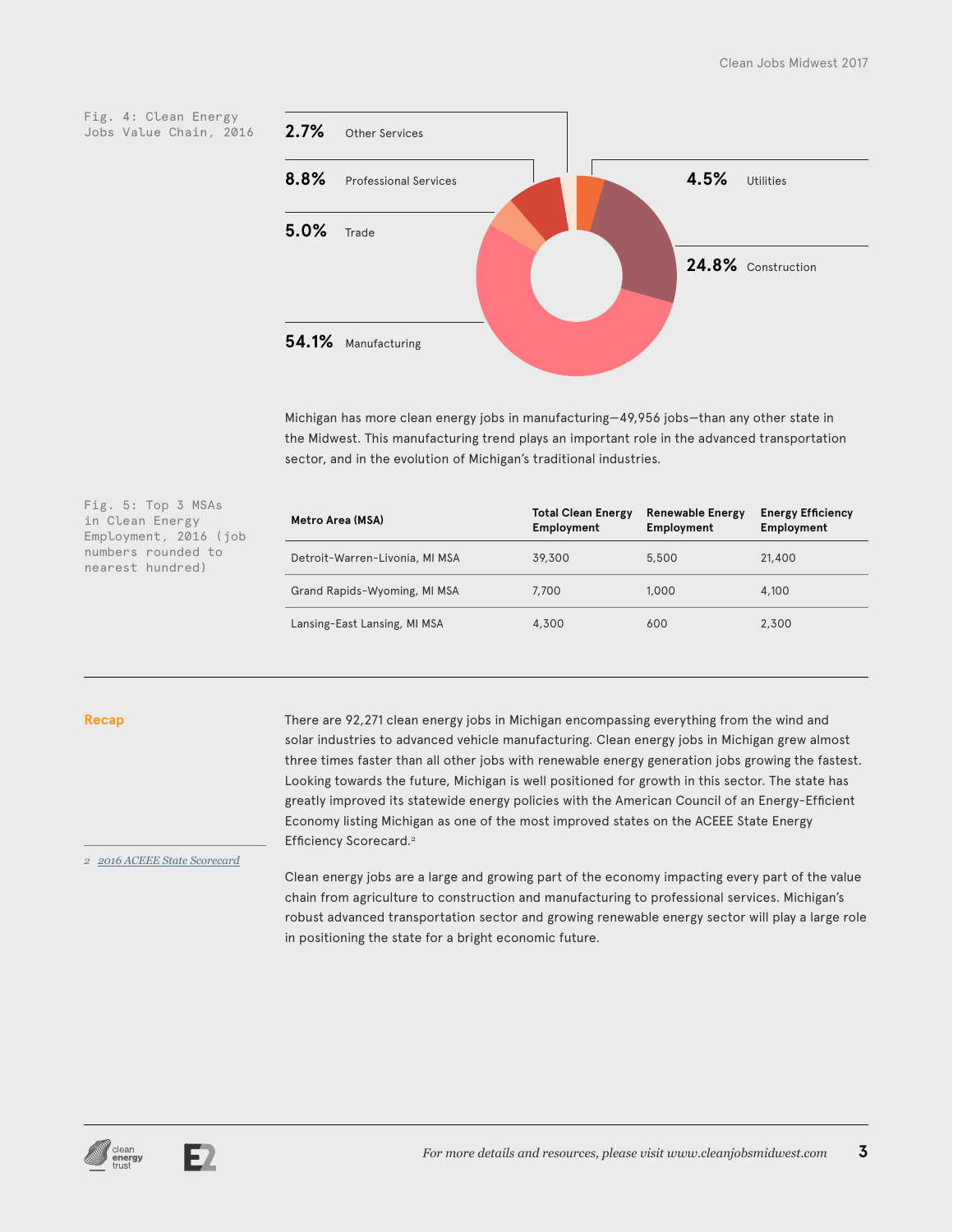*1 Overall employment data comes from the [Bureau of Labor Statistics'](https://www.bls.gov/sae/) annual average of employment* 

### **Executive Summary**

# Minnesota's clean energy sector is substantial, with 57,351 clean energy jobs located across the state.

Further, jobs in the sector grew by 5.3% between 2015 and 2016, 3.8 times faster than all other jobs<sup>1</sup> . 86% of the clean energy jobs in Minnesota are in the energy efficiency sector. This includes people who manufacture and install Energy Star appliances and high-efficiency lighting and contractors installing advanced building materials. Renewable energy generation jobs including solar wind and other technologies are growing at an incredible pace—more than 11 times faster than the overall job market in Minnesota. Small businesses drive the clean energy sector in Minnesota, with surveys in 2015 showing that nearly 80% of businesses working in clean energy employed fewer than 25 individuals.



Energy Efficiency employs the highest percentage of clean energy workers in Minnesota and the region overall. These include hardware and software implementers, contractors who can diagnose, adjust and verify the efficiency of heating, ventilation, and air conditioning (HVAC) systems, and system technicians. The shift in traditional sectors such as HVAC illustrates a transition to embrace the clean energy economy as a business decision. Energy efficiency is an important part of the overall HVAC business and reflects that HVAC is the largest portion of energy efficiency jobs with 26,457 people employed.

### **Sector Breakdown**

*by state.*

Fig. 1: Clean Energy Technology Sectors, 2016



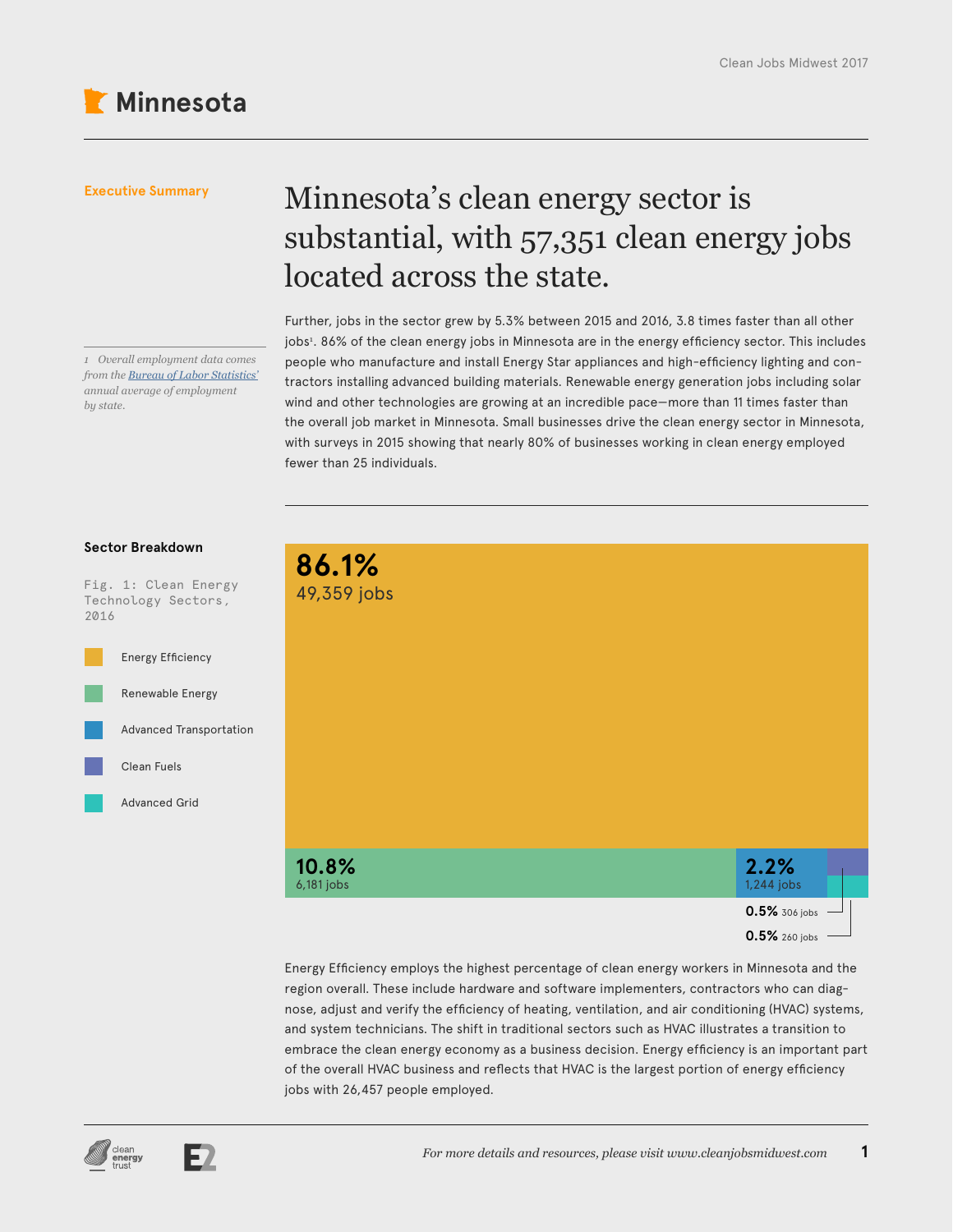|  | 8.9%<br>4,384<br>jobs<br>Other | $13.9\%$<br>6,877 jobs<br>Advanced<br><b>Building</b><br><b>Materials</b> | 14.2%<br>7,032 jobs<br>LED, CFL, and<br><b>Other Efficient</b><br><b>Lighting</b> | 53.6% 26,457 jobs<br><b>Traditional HVAC</b> |                                                                                                          |
|--|--------------------------------|---------------------------------------------------------------------------|-----------------------------------------------------------------------------------|----------------------------------------------|----------------------------------------------------------------------------------------------------------|
|  |                                |                                                                           |                                                                                   |                                              | 4.7% 2,314 jobs<br><b>ENERGY STAR/High AFUE HVAC</b><br>4.5% 2,220 jobs<br><b>ENERGY STAR Appliances</b> |
|  |                                |                                                                           |                                                                                   |                                              | 0.2% 77 jobs<br>Renewable Heating and Cooling                                                            |

Renewable energy generation is the second largest clean energy job sector in Minnesota with 6,181 jobs. Renewable energy generation includes solar, wind, geothermal, and bioenergy technologies. Overall renewable energy generation jobs were also the fastest growing sector. Between 2015 and 2016, renewable energy generation jobs grew by 15.7% in Minnesota—11 times faster than overall job growth in Minnesota over the same time frame.

| 41.8% 2,582 jobs<br><b>Wind</b> | 51.0% 3,155 jobs<br>Solar                    |
|---------------------------------|----------------------------------------------|
|                                 | 4.8% 298 jobs<br>Geothermal<br>2.4% 146 jobs |
|                                 | Bioenergy/Biomass                            |

Following those top two sectors are advanced transportation with 1,244 jobs, clean fuels employing 306 Minnesotans, and 260 people working in the advanced grid sector.

Fig. 3:

Renewable Energy Subsectors, 2016

**Value Chain** Clean energy jobs can also be described by what role they play in the larger economic value chain. This report divides these clean energy jobs into agriculture jobs, utility jobs, construction jobs, manufacturing jobs, trade jobs, professional service jobs, and other service jobs. The divisions in the value chain described here include jobs from multiple technology sectors. For example, construction jobs can include some jobs in the energy efficiency sector as well as jobs in the renewable energy sector and every other technology sector.

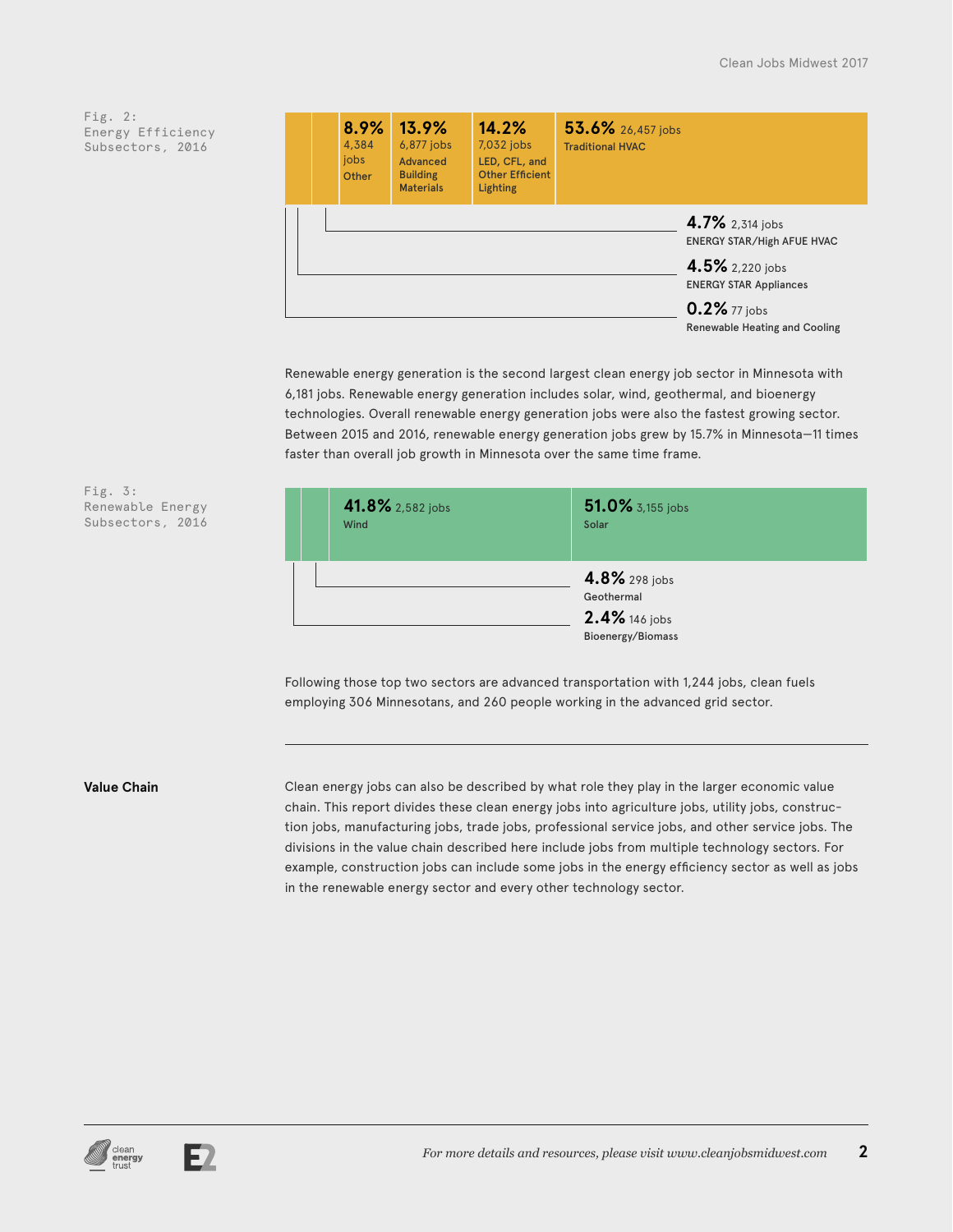Fig. 4: Clean Energy Jobs Value Chain, 2016

Fig. 5: Top 3 MSAs in Clean Energy Employment, 2016 (job numbers rounded to nearest hundred)

MSA job numbers only include jobs within this



Minnesota has the largest percentage of clean jobs in construction in the Midwest with 34,032 jobs representing 59.3% of the clean jobs workforce.

| Metro Area (MSA)                                      | <b>Total Clean Energy</b><br>Employment | <b>Renewable Energy</b><br>Employment | <b>Energy Efficiency</b><br>Employment |
|-------------------------------------------------------|-----------------------------------------|---------------------------------------|----------------------------------------|
| Minneapolis-St. Paul-Bloomington,<br><b>MN-WI MSA</b> | 40,100                                  | 4,700                                 | 33,000                                 |
| Duluth, MN-WI MSA                                     | 1,700                                   | < 250                                 | 600                                    |
| St. Cloud, MN MSA                                     | 1,300                                   | < 250                                 | 1,200                                  |

state

**Recap** Clean energy jobs are quickly becoming a big part of the overall economy in Minnesota as they grew 3.8 times faster than overall job growth from 2015 to 2016. Of those fast growing jobs, jobs in renewable energy generation like the solar, wind, biomass, and geothermal sectors grew the fastest in the state at 15.7%. In addition, clean jobs in construction represented 59.3% of the state's clean jobs workforce - the largest percentage share in the region. However, clean energy jobs are not just wind and solar jobs. In 2016, there were over 49,000 Energy Efficiency jobs in Minnesota—86% of all clean energy jobs. This includes contractors using high-efficiency lighting and advanced building materials as well as people building and installing Energy Star appliances.

> Minnesota is a leader in clean energy policy with the American Council for an Energy Efficient Economy ranking them 10th out of 51—and 1st in the Midwest—on their state energy efficiency policy scorecard.<sup>2</sup>

#### *2 [2016 ACEEE State Scorecard](http://database.aceee.org/state-scorecard-rank)*



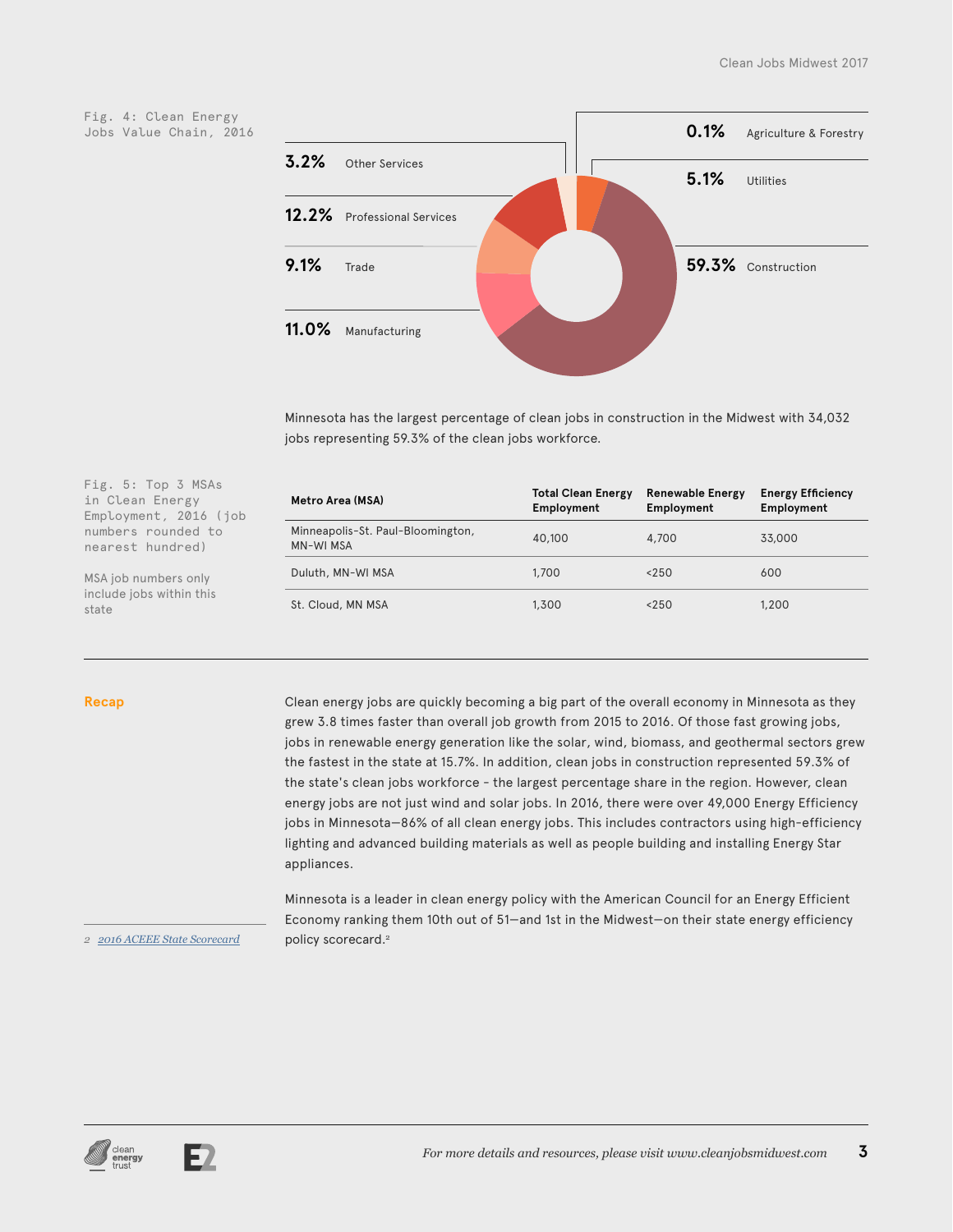

## Missouri has 55,251 clean energy jobs, adding 2,772 jobs between 2015 and 2016.

A majority of these jobs are in energy efficiency, but Missouri is leading the region in the advanced grid sector, with 1,579 jobs. The clean energy economy added 2,772 jobs between 2015 and 2016, growing by over 5% and adding jobs at a rate more than three times faster than the state's economy as a whole.



Energy efficiency accounts for over 70% of the clean energy jobs workforce with 40,048 jobs in the sector. These include hardware and software implementers, contractors who can diagnose, adjust and verify the efficiency of heating, ventilation, and air conditioning (HVAC) systems, and system technicians.

Missouri's advanced transportation sector grew faster than any other state in the Midwest. The state's advanced transportation sector has 9,806 jobs, which are 18% of the state's total clean energy jobs. Between 2015 and 2016, renewable energy generation jobs also grew quickly, increasing 14.5% in Missouri.



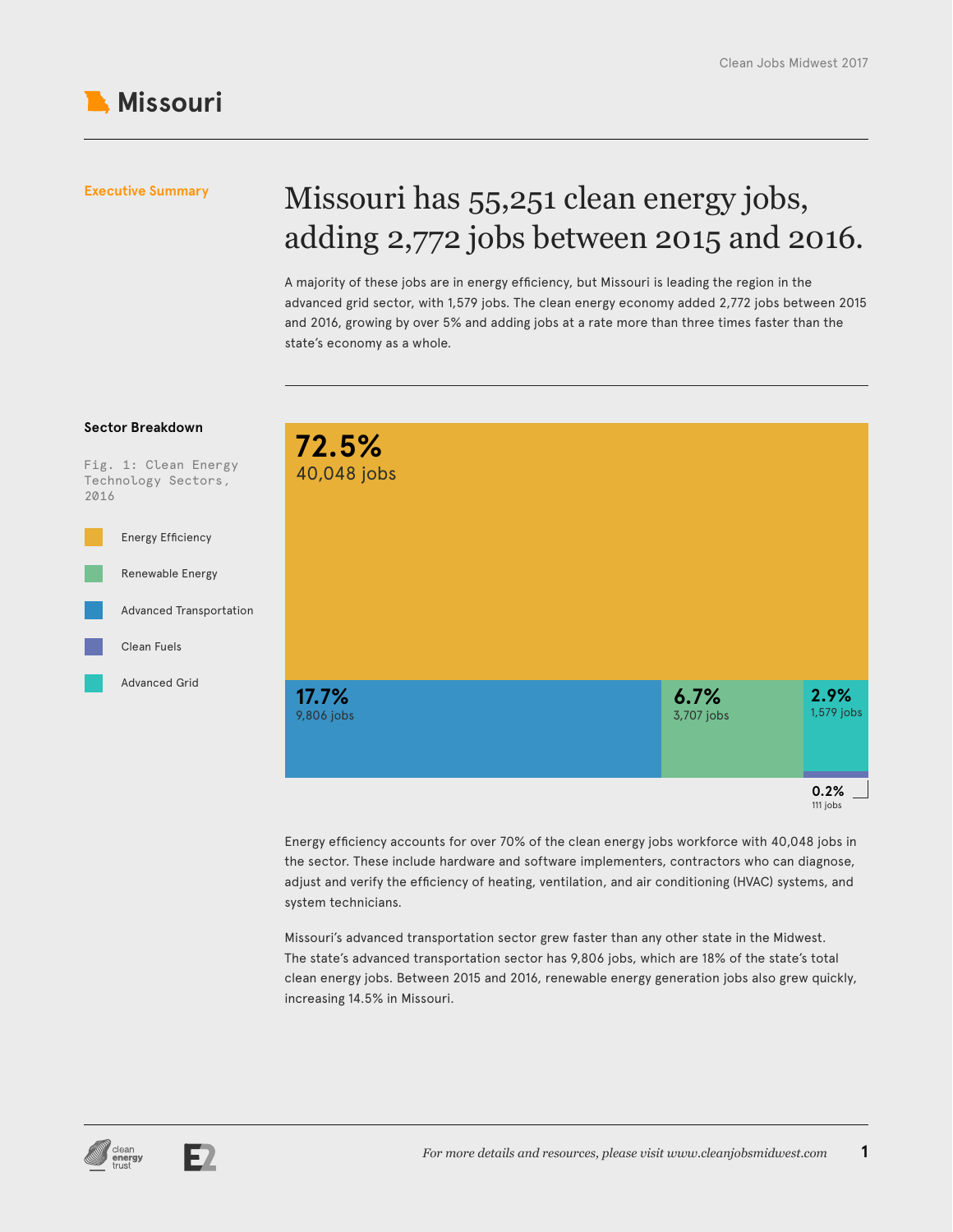|  | 22.6% 9,045 jobs<br>LED, CFL, and Other<br><b>Efficient Lighting</b> | 60.0% 24,016 jobs<br><b>Traditional HVAC</b> |                                                                                                    |
|--|----------------------------------------------------------------------|----------------------------------------------|----------------------------------------------------------------------------------------------------|
|  |                                                                      |                                              | 10.3% 4,113 jobs<br>ENERGY STAR/High AFUE HVAC<br>7.0% 2,814 jobs<br><b>ENERGY STAR Appliances</b> |

Renewable energy generation is the third largest clean energy job sector in Missouri with 3,707 jobs. Like the rest of the region, Missouri renewable energy generation jobs grew the fastest of any sector, expanding by nearly 15% between 2015 and 2016 and adding 470 jobs. Solar energy jobs are the largest sub-sector in renewable energy generation, with 2,663 jobs in Missouri. Wind energy employs 931 individuals in the state.



Additionally, the advanced grid sector employs 1,579 people in the state. Missouri leads the region in advanced grid jobs with more than 37% percent of the region's overall sector employment. 1,205 of the advanced grid jobs in Missouri are in energy storage.

Clean fuels is the smallest clean energy job sector in Missouri with 111 jobs.

Fig. 3:

Renewable Energy Subsectors, 2016

**Value Chain** Clean energy jobs can also be described by what role they play in the larger economic value chain. This report divides these clean energy jobs into agriculture jobs, utility jobs, construction jobs, manufacturing jobs, trade jobs, professional service jobs, and other service jobs. The divisions in the value chain described here include jobs from multiple technology sectors. For example, construction jobs can include some jobs in the energy efficiency sector as well as jobs in the renewable energy sector and every other technology sector.



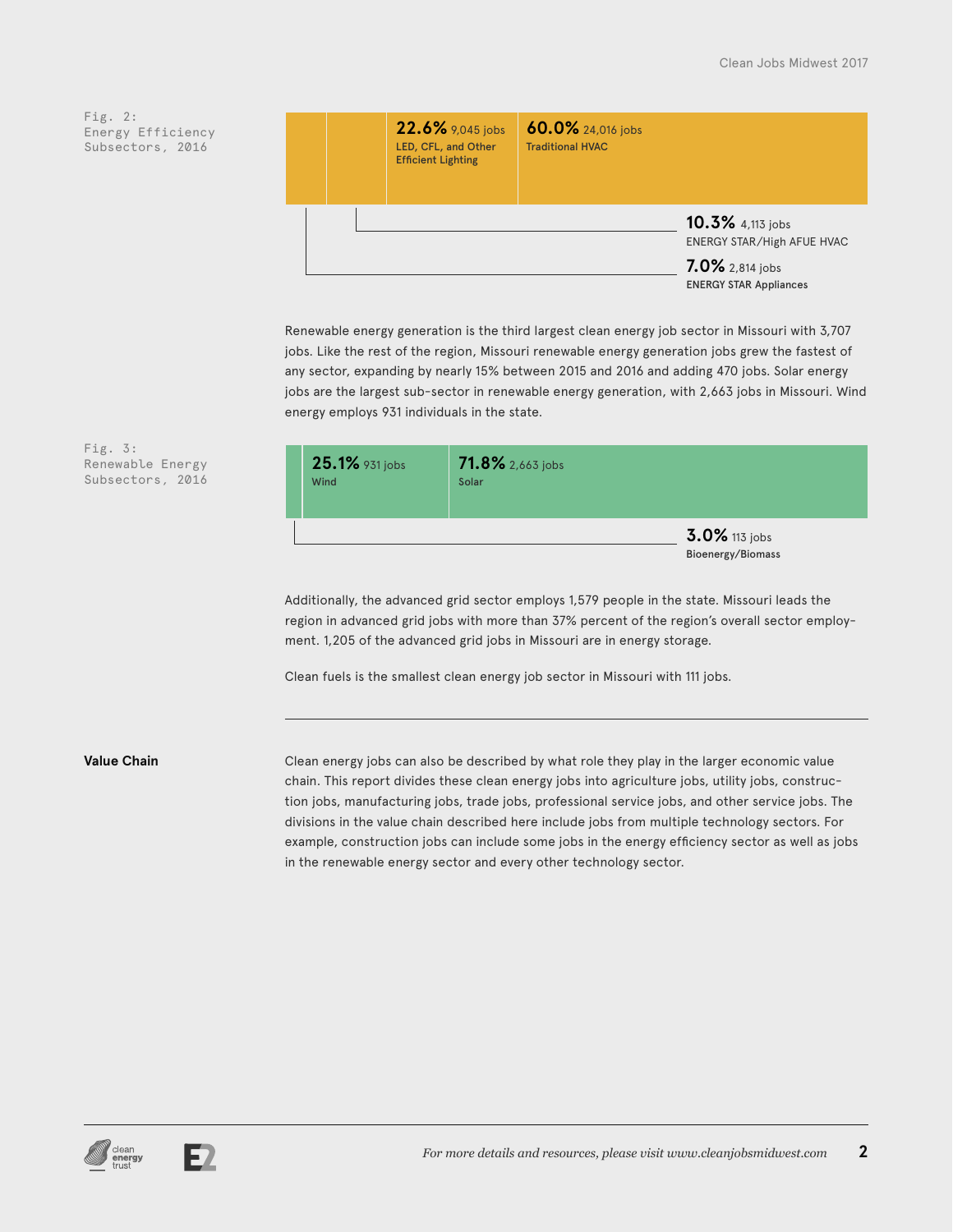Fig. 4: Clean Energy Jobs Value Chain, 2016



The clean energy economy impacts the whole value chain from professional services to construction. Just under half of all Missouri clean energy jobs are construction jobs, while 1 in 5 clean energy jobs are in manufacturing.

Previous surveys indicate that 80% of businesses working in clean energy in Missouri employ fewer than 25 individuals, illustrating the importance of small businesses in the clean energy sector.<sup>1</sup>

| Metro Area (MSA)       | <b>Total Clean Energy</b><br>Employment | <b>Renewable Energy</b><br>Employment | <b>Energy Efficiency</b><br>Employment |
|------------------------|-----------------------------------------|---------------------------------------|----------------------------------------|
| St. Louis, MO-IL MSA   | 25,200                                  | 2,000                                 | 12,800                                 |
| Kansas City, MO-KS MSA | 8,800                                   | 500                                   | 7,800                                  |
| Springfield, MO MSA    | 3,400                                   | < 250                                 | 3,000                                  |

state

Recap Missouri's clean energy economy added 2,772 jobs between 2015 and 2016, growing more than three times faster than the overall job market in Missouri. Of the 55,251 clean energy jobs in Missouri, energy efficiency jobs make up the largest portion. Missouri also leads the region in advanced grid jobs, with over 35% all advanced grid jobs in the Midwest.

> Missouri has a renewable portfolio standard but was ranked 32nd by the ACEEE State Energy Efficiency Scorecard.<sup>2</sup> Better energy policies can provide certainty for clean energy businesses, which would drive investment and job creation if they were enacted.

*2 [2016 ACEEE State Scorecard](http://database.aceee.org/state-scorecard-rank)*

*1 Clean Jobs Midwest 2016* Fig. 5: Top 3 MSAs in Clean Energy Employment, 2016 (job numbers rounded to nearest hundred) MSA job numbers only include jobs within this



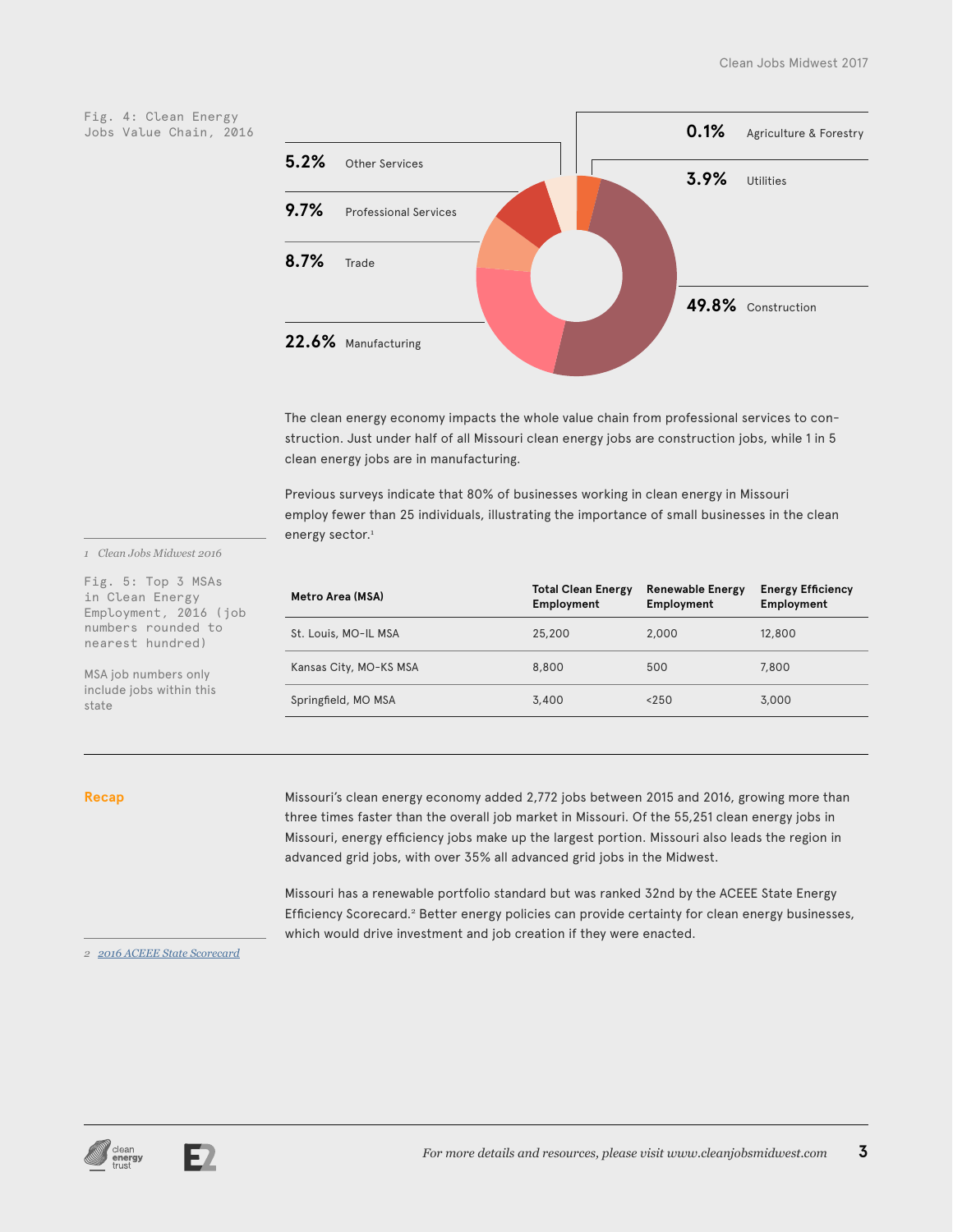## Nebraska is home to 17,482 clean energy jobs.

While Nebraska has the 3rd fewest clean energy jobs in the Midwest, the sector is growing quickly, especially in renewable energy generation. Between 2015 and 2016 Nebraska added 1,060 clean energy jobs, a growth rate of 6.5%—the 4th fastest growth rate in the region. Clean energy jobs are also growing much faster than overall job growth in the state: between 2015 and 2016 clean energy jobs grew more than seven times faster than job growth in the overall

1 *Overall employment data comes*<br>from the *Pursay of Labor Statistics'* state economy.<sup>1</sup> *from the [Bureau of Labor Statistics'](https://www.bls.gov/sae/) annual average of employment by state.*

#### **Sector Breakdown**



| 76.5%<br>13,372 jobs |               |
|----------------------|---------------|
|                      |               |
|                      |               |
|                      |               |
|                      |               |
|                      |               |
|                      |               |
| 19.8%                | 2.8%          |
| 3,454 jobs           | 491 jobs      |
|                      |               |
|                      |               |
|                      | 0.6% 113 jobs |

Energy efficiency represents more than three-quarters of clean energy jobs in Nebraska—13,372 jobs in all. Nebraska's energy efficiency sector is dominated by traditional HVAC, with 4,815 of the total energy efficiency jobs, followed by general Energy Star appliances with 2,502 jobs, Energy Star and High Annualized Fuel Utilization Efficiency (AFUE) HVAC at 2,310 jobs, advanced building materials at 1,893 jobs, and then efficient lighting at 1,429 jobs.



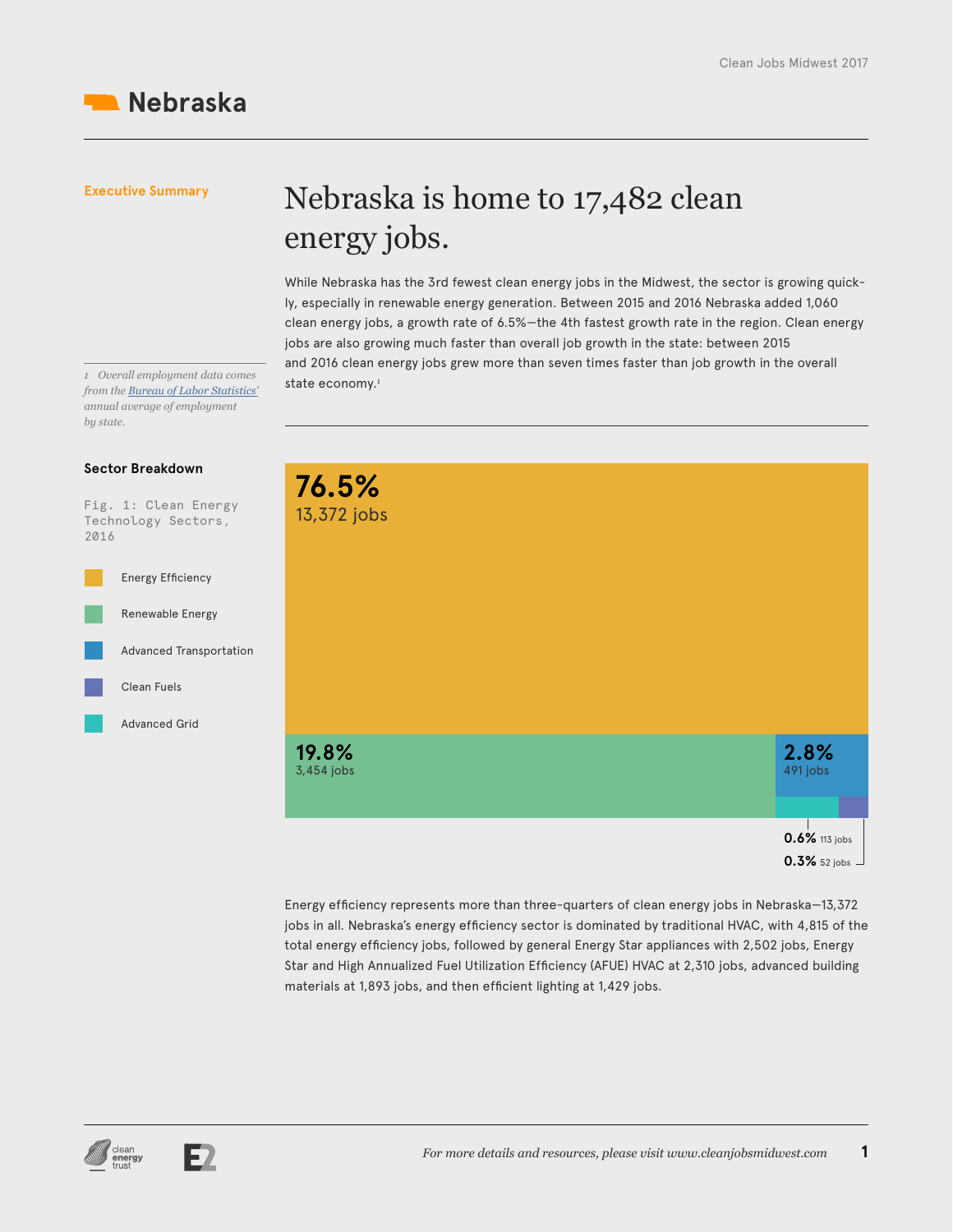|  | 14.2%<br>1,893 jobs<br>Advanced<br><b>Building</b><br><b>Materials</b> | 17.3%<br>2,310 jobs<br><b>ENERGY STAR/</b><br><b>High AFUE HVAC</b> | 18.7%<br>2,502 jobs<br><b>ENERGY STAR</b><br><b>Appliances</b> | 36.0% 4,815 jobs<br><b>Traditional HVAC</b>                                                                                              |
|--|------------------------------------------------------------------------|---------------------------------------------------------------------|----------------------------------------------------------------|------------------------------------------------------------------------------------------------------------------------------------------|
|  |                                                                        |                                                                     |                                                                | 10.7% 1,429 jobs<br>LED, CFL, and Other Efficient Lighting<br>2.8% 380 jobs<br>Other<br>$0.3\%$ 42 jobs<br>Renewable Heating and Cooling |

Renewable energy generation represents almost 1 in 5 of all clean energy jobs in Nebraska with 3,454 jobs. These jobs are divided between wind and solar: Nebraska has 2,178 solar jobs and 1,276 wind jobs. Overall renewable energy generation jobs grew by 14% between 2015 and 2016, the fastest growing clean energy job sector in the state.

| 36.9% 1,276 jobs<br>Wind | 63.1% 2,178 jobs<br>Solar |
|--------------------------|---------------------------|
|                          |                           |

Clean vehicle jobs are the next largest sector with 491 jobs in Nebraska. The rest of Nebraska's clean energy jobs are split between advanced grid with 113 jobs and clean fuels with 53 jobs.

Fig. 3:

Renewable Energy Subsectors, 2016

**Value Chain** Clean energy jobs can also be described by what role they play in the larger economic value chain. This report divides these clean energy jobs into agriculture jobs, utility jobs, construction jobs, manufacturing jobs, trade jobs, professional service jobs, and other service jobs. The divisions in the value chain described here include jobs from multiple technology sectors. For example, construction jobs can include some jobs in the energy efficiency sector as well as jobs in the renewable energy sector and every other technology sector.



Fig. 4: Clean Energy Jobs Value Chain, 2016

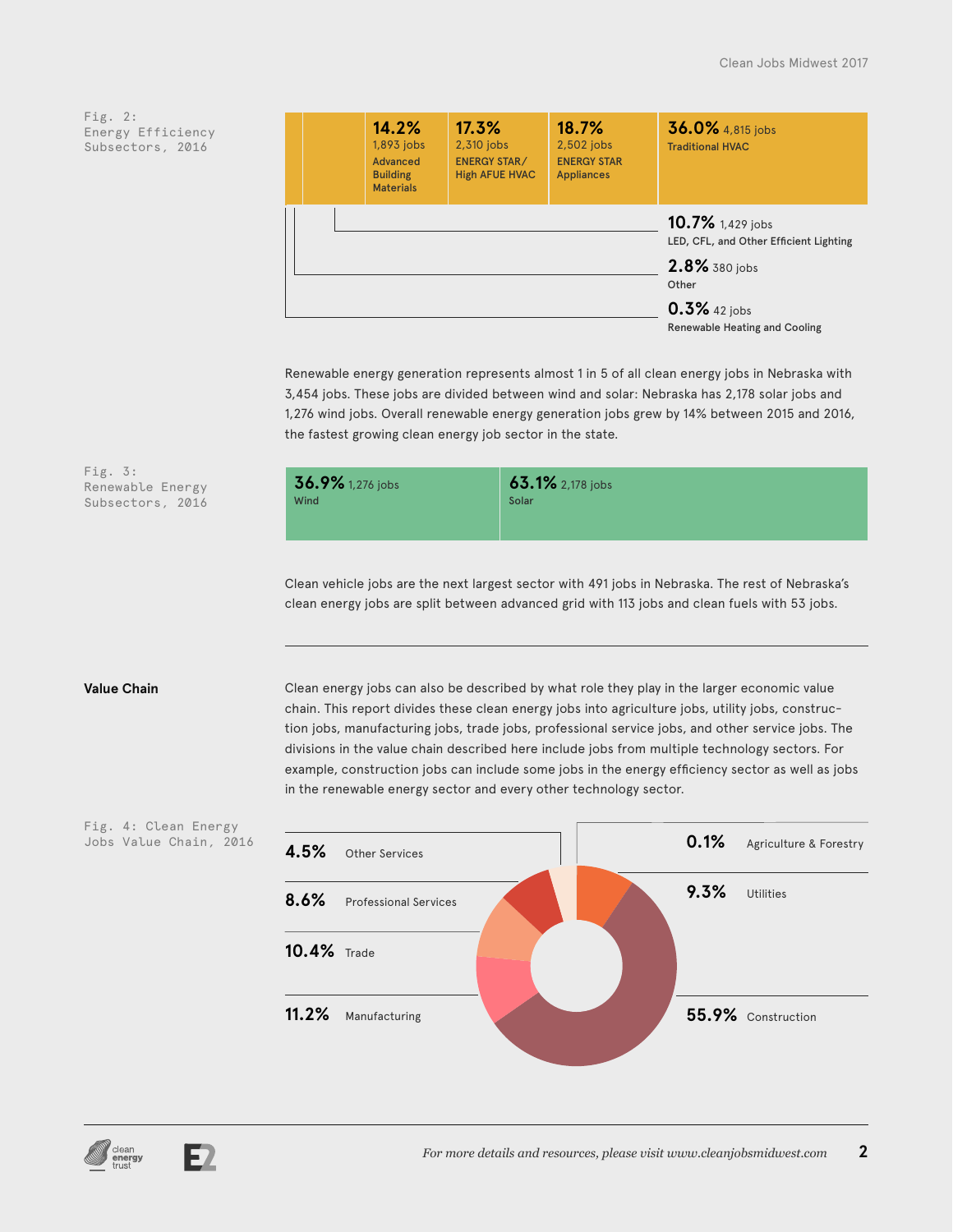More than half of all of Nebraska's clean energy jobs are construction jobs. Those 9,773 construction jobs are followed by 1,965 manufacturing jobs, 1,811 trade jobs, 1,631 jobs in utilities, and 1,498 professional service jobs.

Consistent with the rest of the Midwest, small businesses drive the clean energy sector. Previous surveys have shown that nearly 85% of businesses working in clean energy employ fewer than 25 individuals.<sup>2</sup>

#### *2 Clean Jobs Midwest 2016*

Fig. 5: Top 3 MSAs in Clean Energy Employment, 2016 (job numbers rounded to nearest hundred)

MSA job numbers only include jobs within this state

| Metro Area (MSA)                | <b>Total Clean Energy</b><br>Employment | <b>Renewable Energy</b><br>Employment | <b>Energy Efficiency</b><br>Employment |
|---------------------------------|-----------------------------------------|---------------------------------------|----------------------------------------|
| Omaha-Council Bluffs, NE-IA MSA | 5,900                                   | 1.100                                 | 4,400                                  |
| Lincoln, NE MSA                 | 2,400                                   | 400                                   | 1,800                                  |
| Sioux City, IA-NE-SD MSA        | < 250                                   | < 250                                 | < 250                                  |

Recap The size of Nebraska's clean energy sector ranks tenth out of the twelve states surveyed, but with promising growth and transitioning industries, future surveys may tell a different story. Nebraska is one of the few states in the region without either a renewable portfolio standard (RPS) or an Energy Efficiency Resource Standard (EERS), and Nebraska ranks 42 out of 51 in ACEEE's Energy Efficiency scorecard.<sup>3</sup>

*3 [2016 ACEEE State Scorecard](http://database.aceee.org/state-scorecard-rank)*

If new energy policy in Nebraska were enacted, such as an RPS or EERS, it would provide certainty for clean energy businesses and drive investment and job creation for Nebraskans working in the clean energy economy.



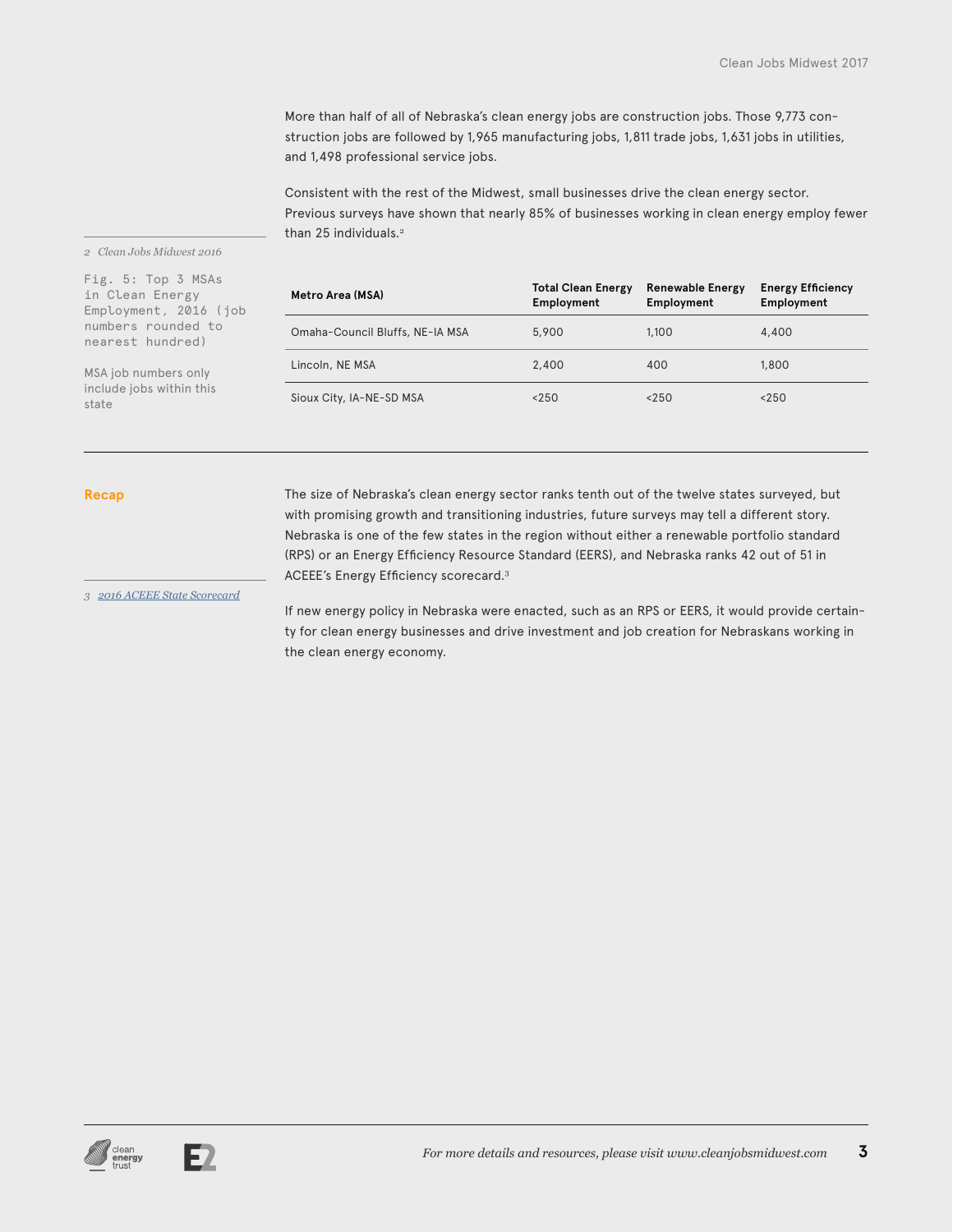## **North Dakota**

#### **Executive Summary**

## North Dakota is home to 12,266 clean energy jobs.

While North Dakota's clean energy workforce lags many other states in the Midwest, the state actually has the highest percentage of clean jobs in their workforce in the region. North Dakota also has the highest portion of renewable energy generation jobs in the region as a percent of all clean energy jobs in the state: 34.6% of clean energy jobs in North Dakota come from renewable energy generation. While North Dakota saw the smallest growth of clean energy jobs in the region between 2015 and 2016 at 3.2%, this growth rate still significantly outperformed the overall state economy, which actually saw its workforce decline by 4.1%.<sup>1</sup> *<sup>1</sup> Overall employment data comes* 

*from the Bureau of Labor Statistics' annual average of employment by state*

#### **Sector Breakdown**

Fig. 1: Clean Energy Technology Sectors, 2016



| 51.2%<br>6,279 jobs |                                     |
|---------------------|-------------------------------------|
| 37.0%<br>4,534 jobs | 8.7%<br>1,072 jobs<br>2.8% 346 jobs |
|                     | 0.3% 37 jobs                        |

Energy efficiency jobs are the largest clean energy jobs sector in North Dakota at just over half of clean energy jobs in the sector, employing 6,279 in the state. These energy efficiency jobs include hardware and software implementers, contractors who can diagnose, adjust and verify the efficiency of HVAC systems, and system technicians.



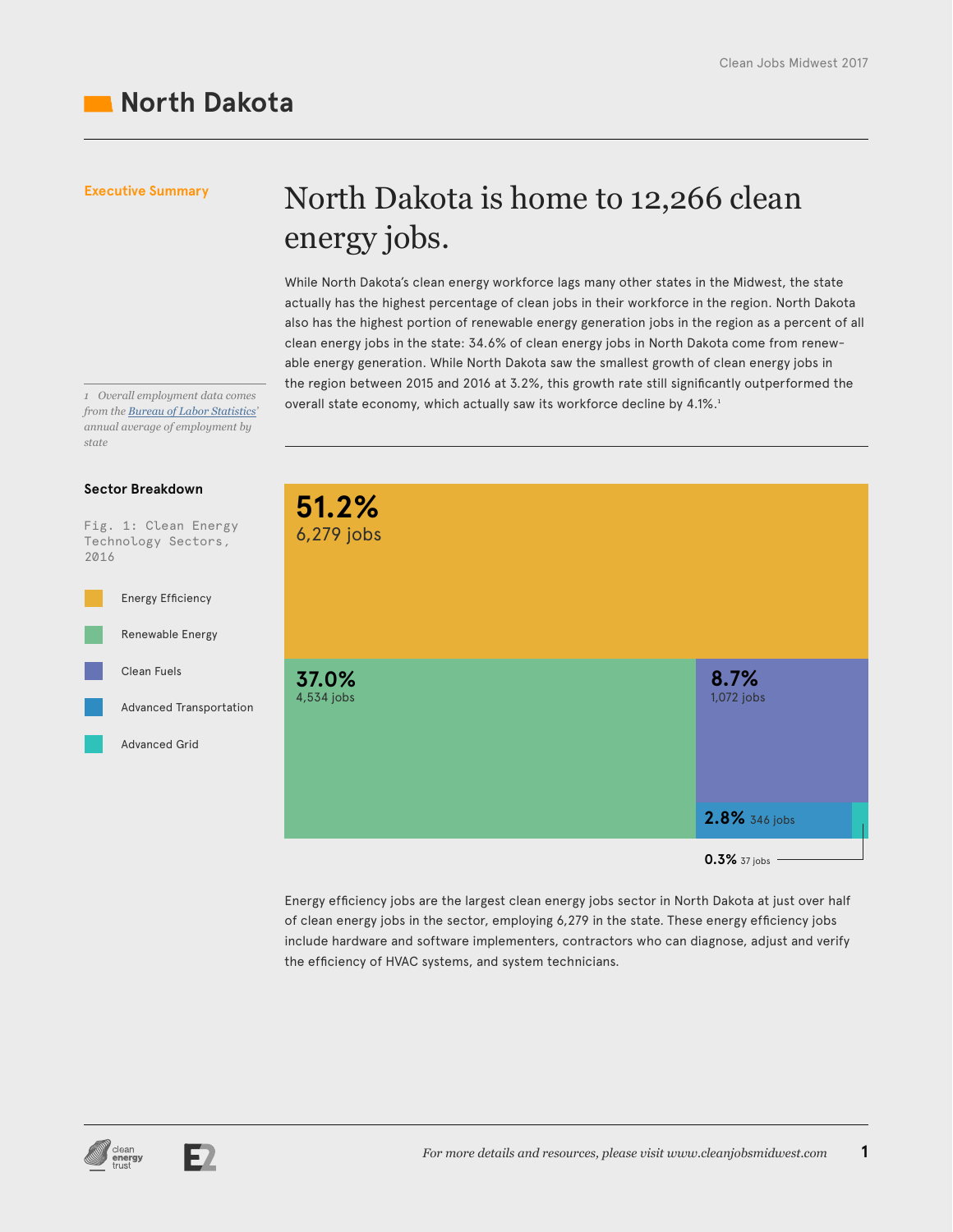| 17.3%<br>1,087 jobs<br><b>ENERGY STAR/</b><br><b>High AFUE HVAC</b> | 19.2%<br>1,208 jobs<br><b>ENERGY STAR</b><br><b>Appliances</b> | 36.7% 2,307 jobs<br><b>Traditional HVAC</b>                                                                                                                                                           |
|---------------------------------------------------------------------|----------------------------------------------------------------|-------------------------------------------------------------------------------------------------------------------------------------------------------------------------------------------------------|
|                                                                     |                                                                | 12.4% 782 jobs<br><b>Advanced Building Materials</b><br>11.0% 688 jobs<br>LED, CFL, and Other Efficient Lighting<br>3.0% 186 jobs<br>Other<br>$0.3\%$ 21 jobs<br><b>Renewable Heating and Cooling</b> |

As the leader in renewable energy generation jobs per capita, North Dakota is diversifying its energy generation sector. Within the renewable generation sector, wind power is the largest source of jobs with 3,628. North Dakota is also home to 188 solar jobs and 237 geothermal jobs. Overall, renewable energy generation employs 4,534 in the state. Advanced transportation employed 346 clean energy workers while clean fuels and advanced grid sectors employed 1,072 and 37 people respectively.



North Dakota is second only to Illinois in the clean fuels sector, with 1,072 jobs. Most clean fuels jobs are in the non-corn ethanol and non-woody biomass categories.

Fig. 3:

Renewable Energy Subsectors, 2016

**Value Chain** Clean energy jobs can also be described by what role they play in the larger economic value chain. This report divides these clean energy jobs into agriculture, utility, construction, manufacturing, trade, professional service and other service jobs. The divisions in the value chain described here include jobs from multiple technology sectors. For example, construction jobs can include some jobs in the energy efficiency sector as well as jobs in the renewable energy sector and every other technology sector.



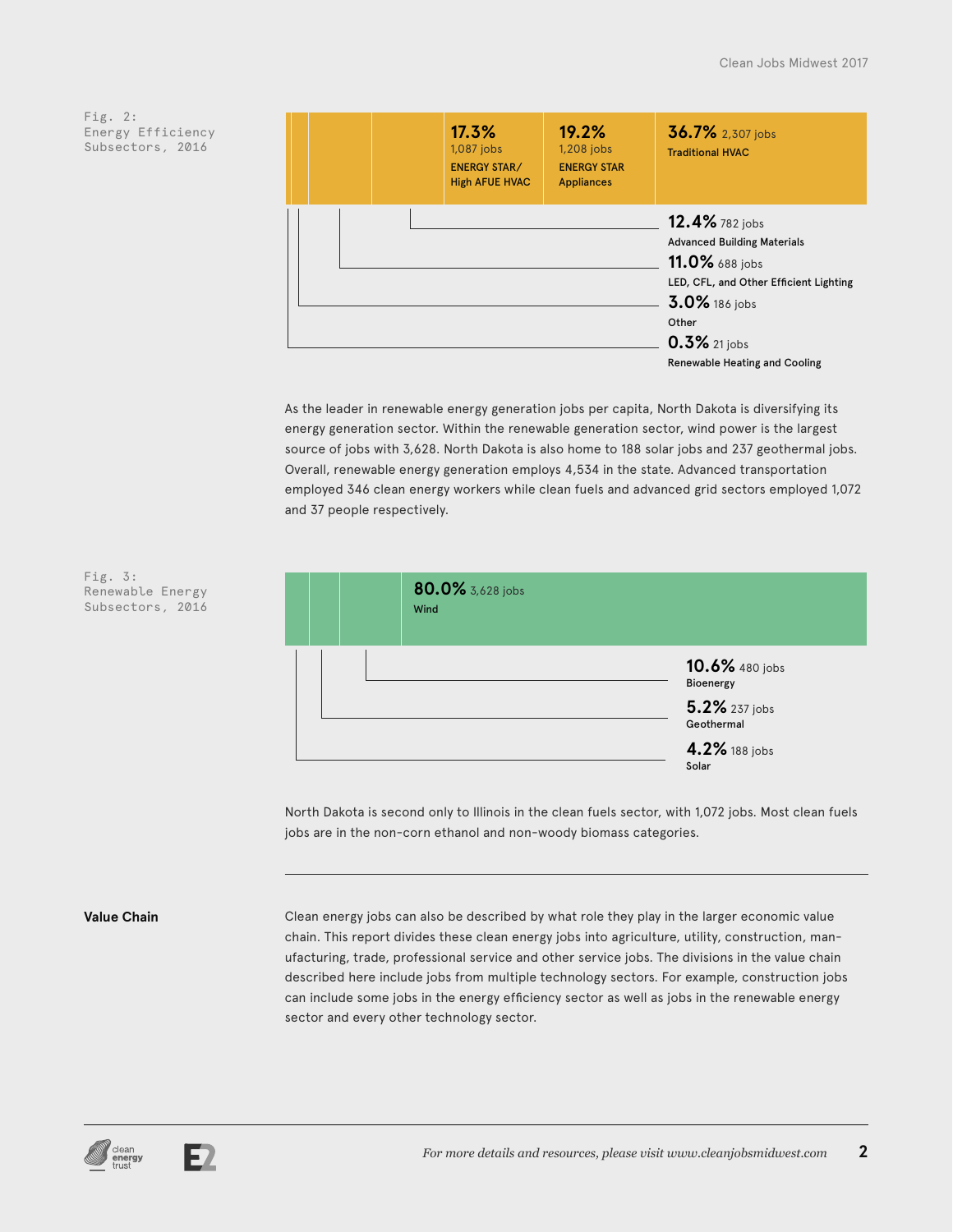



Consistent with the rest of the region, more than half of all clean energy jobs in North Dakota are construction jobs. Trade and utility jobs are the next largest parts of the clean energy value chain with 2,398 and 1,609 jobs, respectively.

| Metro Area (MSA)       | <b>Total Clean Energy</b><br>Employment | <b>Renewable Energy</b><br>Employment | <b>Energy Efficiency</b><br>Employment |
|------------------------|-----------------------------------------|---------------------------------------|----------------------------------------|
| Fargo, ND-MN MSA       | 2.100                                   | 700                                   | 900                                    |
| Bismarck, ND MSA       | 1,600                                   | 500                                   | 800                                    |
| Grand Forks, ND-MN MSA | 600                                     | < 250                                 | < 250                                  |

#### **Recap**

state

*2 Clean jobs Midwest 2016*

Fig. 5: Top 3 MSAs in Clean Energy Employment, 2016 (job numbers rounded to nearest hundred) MSA job numbers only include jobs within this

*3 [2017 ACEEE State Scorecard](http://database.aceee.org/state-scorecard-rank)*

Most clean energy businesses in North Dakota are small businesses. Prior surveys have shown that over 80% of businesses working in clean energy employ fewer than 25 individuals, illustrating the importance of small business in the state.<sup>2</sup>

While the industry has been doing well relative to North Dakota's overall economy, there is a lot of room for clean energy policy to help drive investment and job growth in the industry. For example, North Dakota has no renewable portfolio standard driving investments and no Energy Efficiency Resource Standard. The current ACEEE Energy Efficiency scorecard ranks North Dakota last in the nation.<sup>3</sup> Popular, commonplace policy could help the state capture very low hanging fruit, particularly with regards to energy efficiency savings, which would lead both to new jobs in this space as well as significant energy and monetary savings by state residents.



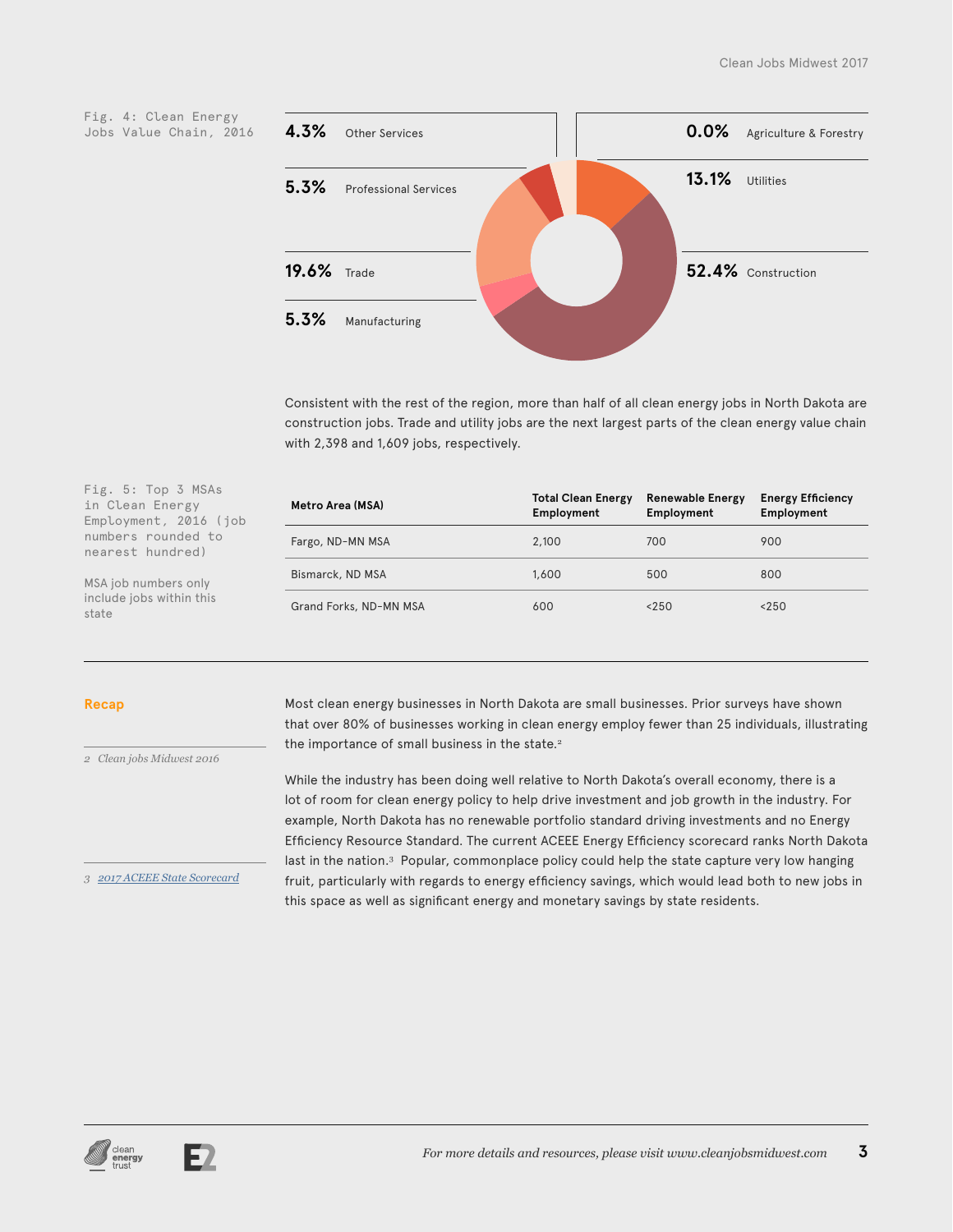# in Ohio. Ohio is home to the second-largest number clean energy jobs in the region with 105,443. While

*1 Overall employment data comes from the [Bureau of Labor Statistics'](https://www.bls.gov/sae/) annual average of employment by state.*

those jobs were not growing as fast as the rest of the region, clean energy jobs in Ohio grew six times faster than other jobs in the state between 2015 and 2016.<sup>1</sup> Along with the rest of the region, Ohio saw strong job gains in the renewable energy generation sector, growing at nearly 14%. A strong energy efficiency sector is leading the Buckeye State's clean energy industry, accounting for more than 3 in 4 clean energy jobs. The clean energy sector in Ohio continues to be a significant contributor to the state's economy, particularly in manufacturing.

Clean Energy Employees over 100,000

#### **Sector Breakdown**

Fig. 1: Clean Energy Technology Sectors, 2016





**0.1%** 139 jobs

Energy efficiency is the largest clean energy job sector in Ohio with 81,606 workers. The heating, ventilation, and air conditioning (HVAC) industry makes up the largest portion of energy efficiency jobs followed closely by advanced building materials and efficient lighting. These energy efficiency jobs include hardware and software implementers, contractors who can diagnose, adjust and verify the efficiency of HVAC systems, and system technicians. The growth in clean energy jobs in traditional sectors such as HVAC illustrates a transition to embrace the clean energy economy.

Renewable energy generation is the second largest clean energy jobs sector in Ohio, employing



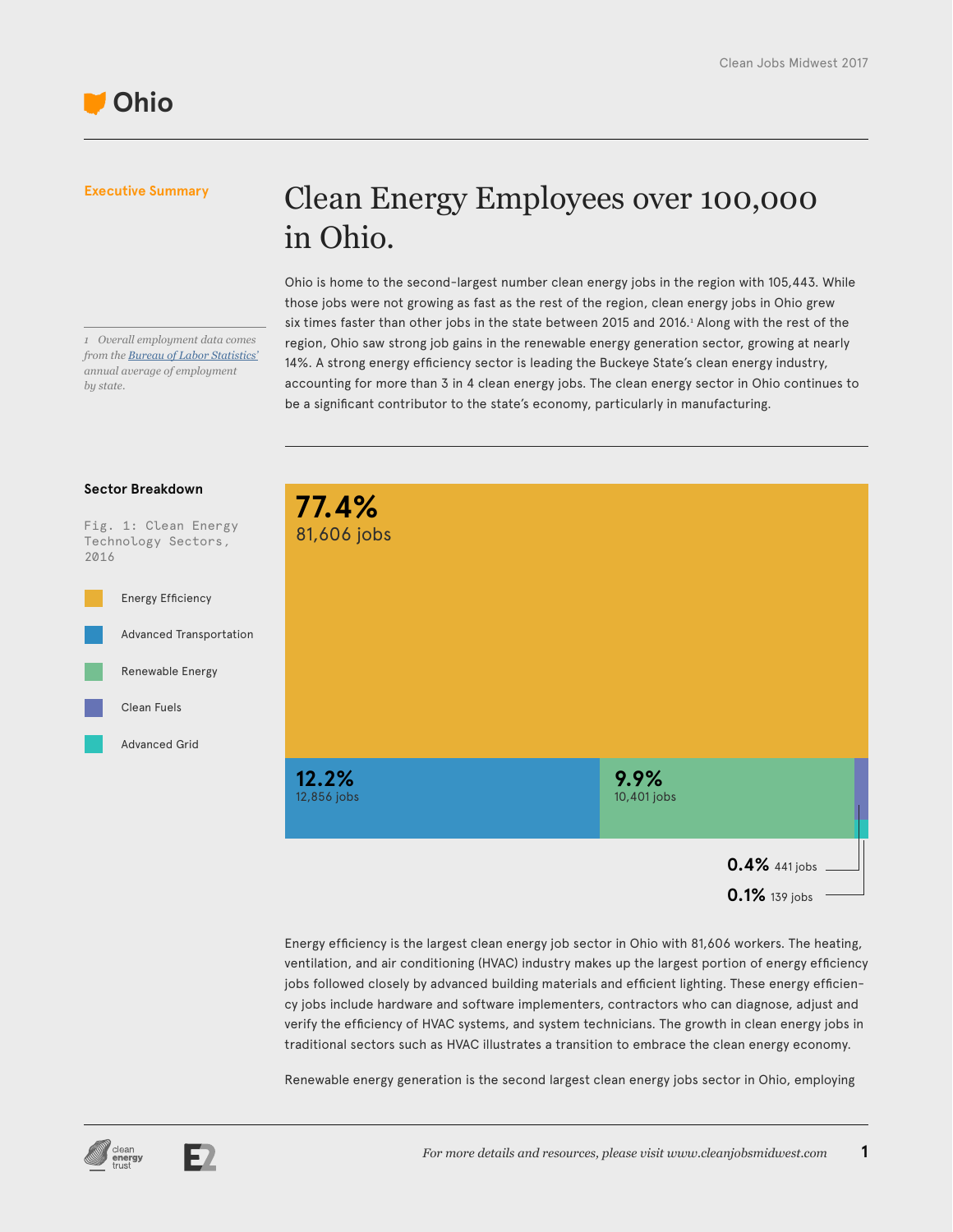|  | 12.6%<br>10,308 jobs<br><b>ENERGY</b><br><b>STAR</b><br><b>Appliances</b> | 13.3%<br>10,864 jobs<br>Advanced<br><b>Building</b><br><b>Materials</b> | 54.7% 44,620 jobs<br><b>Traditional HVAC</b>                                                                       |
|--|---------------------------------------------------------------------------|-------------------------------------------------------------------------|--------------------------------------------------------------------------------------------------------------------|
|  |                                                                           |                                                                         | 12.1% 9,836 jobs<br>LED, CFL, and Other Efficient Lighting<br>6.1% 4,956 jobs<br><b>ENERGY STAR/High AFUE HVAC</b> |
|  |                                                                           |                                                                         | 0.7% 574 jobs<br><b>Renewable Heating and Cooling</b><br>0.5% 448 jobs<br>Other                                    |

10,401 people. Ohio leads the Midwest in solar jobs with 8,718 jobs, primarily driven by manufacturing. However, Ohio ranked 8th in the 12 state region with 1,138 wind energy jobs. Renewable energy generation is the fastest growing clean energy sector in the Midwest and Ohio is no exception. Renewable energy generation jobs overall—including solar, wind, geothermal, bioenergy, and low-impact hydropower—grew by nearly 14% in Ohio.



Beyond energy efficiency and renewable energy generation, 12,856 work in advanced transportation, 441 in the clean fuels space, and 139 people work in the advanced grid sector.

Fig. 3:

Renewable Energy Subsectors, 2016

**Value Chain** Clean energy jobs can also be described by what role they play in the larger economic value chain. This report divides these clean energy jobs into agriculture, utility, construction, manufacturing, trade, professional service and other service jobs. The divisions in the value chain described here include jobs from multiple technology sectors. For example, construction jobs can include some jobs in the energy efficiency sector as well as jobs in the renewable energy sector and every other technology sector.



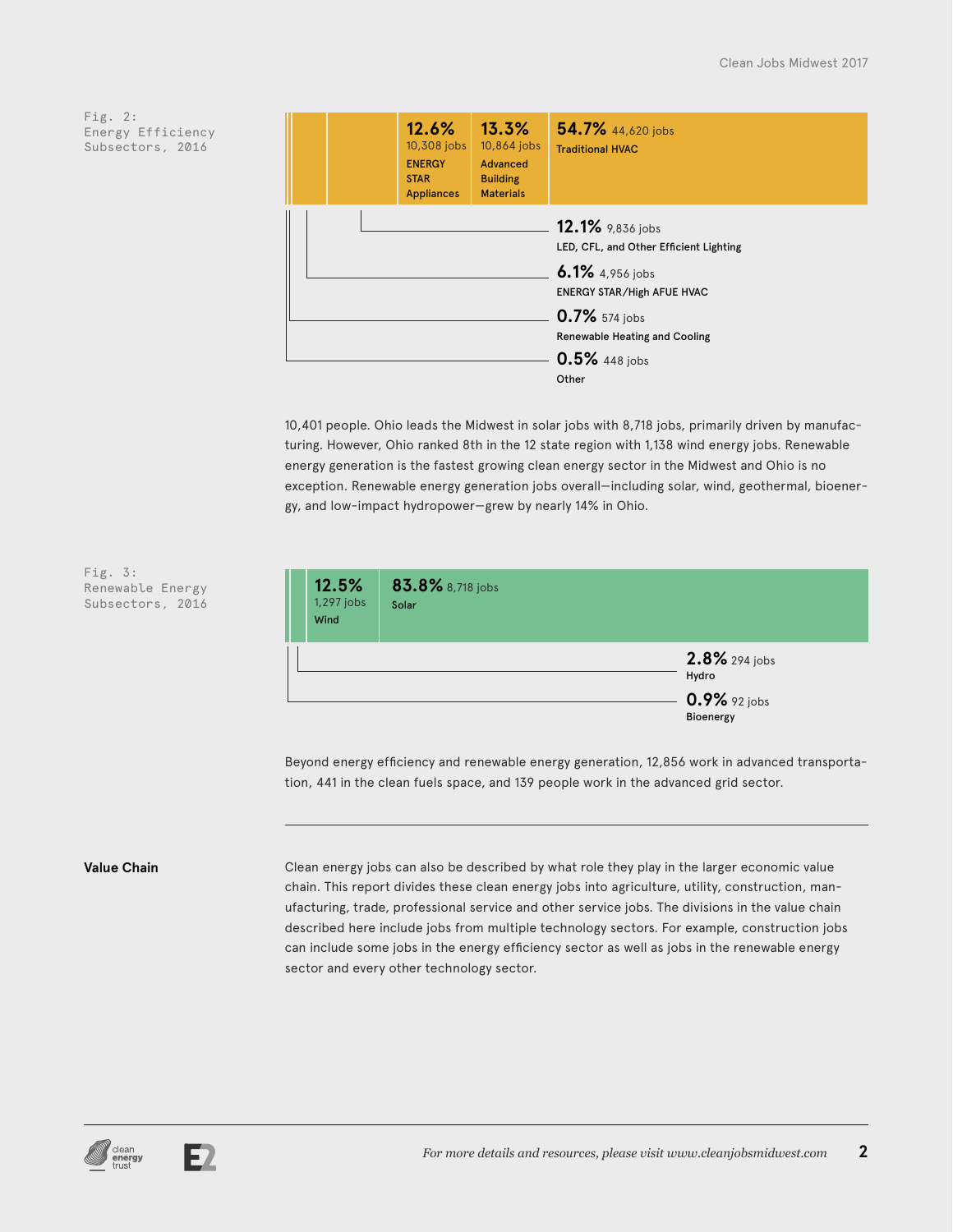Fig. 4: Clean Energy Jobs Value Chain, 2016



Ohio manufacturers play an important role in the clean energy economy, employing local Ohioans and producing energy efficiency and other products for the entire country. Manufacturing jobs make up nearly 30% of the clean energy value chain in the state, employing 30,157 people—the second largest number of clean energy manufacturing jobs in the Midwest.

Previous surveys have shown that small businesses drive the clean energy sector with more than 75% of businesses employing fewer than 25 individuals.<sup>2</sup>

*2 2016 Clean Jobs Midwest*

Fig. 5: Top 3 MSAs in Clean Energy Employment, 2016 (job numbers rounded to nearest hundred)

MSA job numbers only include jobs within this state

| Metro Area (MSA)                    | <b>Total Clean Energy</b><br>Employment | <b>Renewable Energy</b><br>Employment | <b>Energy Efficiency</b><br>Employment |
|-------------------------------------|-----------------------------------------|---------------------------------------|----------------------------------------|
| Cleveland-Elyria-Mentor, OH MSA     | 18,600                                  | 1,500                                 | 16,900                                 |
| Cincinnati-Middletown, OH-KY-IN MSA | 17,700                                  | 2,200                                 | 13,400                                 |
| Columbus, OH MSA                    | 10,300                                  | 1,000                                 | 9,000                                  |

#### **Recap**

The clean energy sector employs 105,443 people in Ohio and these jobs grew six times faster than overall job growth in the state. However, there is still room for improvement in the Buckeye state. Ohio's clean energy job growth was the second slowest in the region and the American Council for an Energy-Efficient Economy energy efficiency scorecard ranks Ohio 29th out of 51—down 2 spots from 2015.<sup>3</sup> A rising tide of clean energy adoption is positively benefiting Ohio, but challenges remain.

*3 2017 ACEEE State Scorecard*



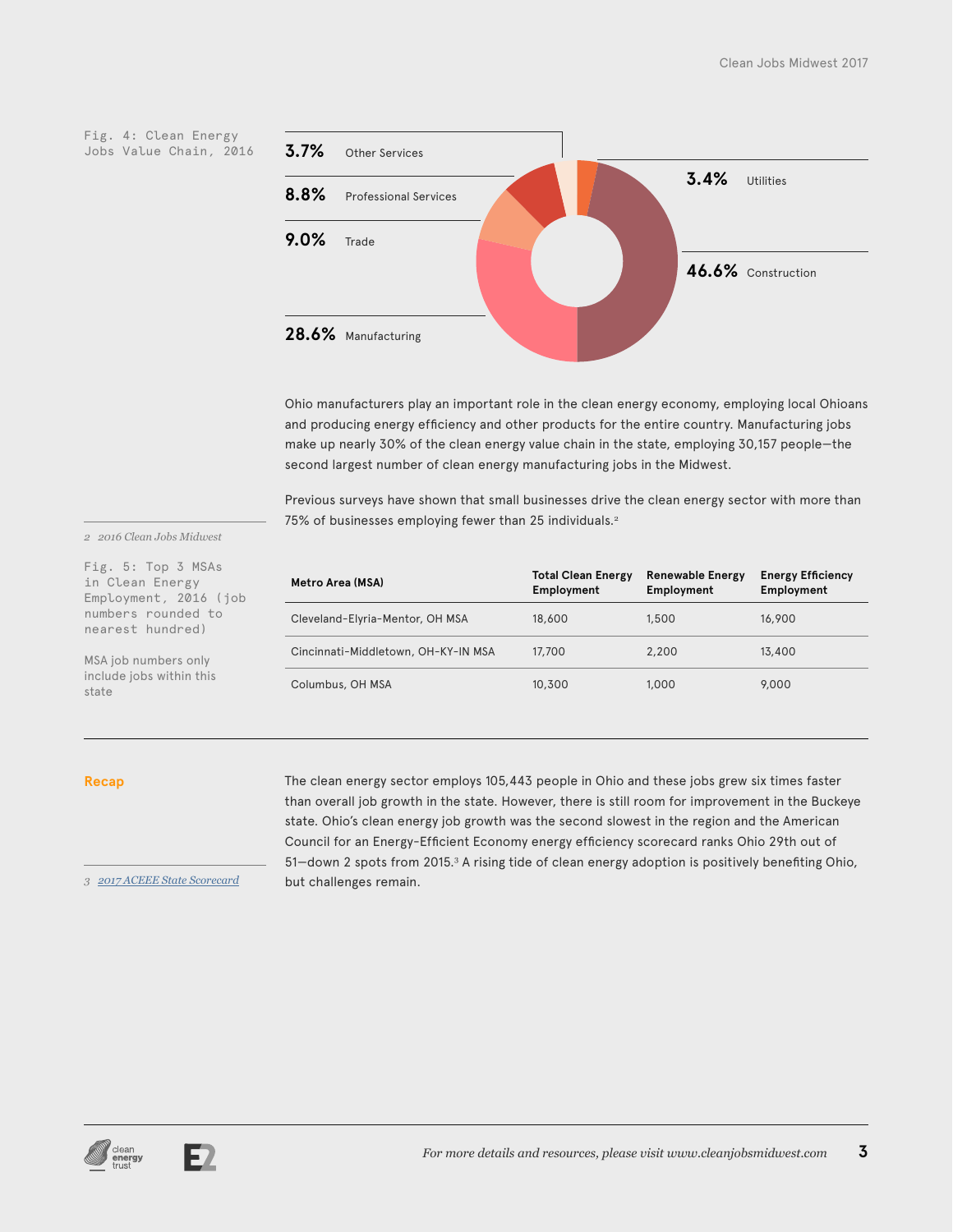## **South Dakota**

### **Executive Summary**

## South Dakota is home to 7,505 clean energy jobs.

*from the [Bureau of Labor Statistics'](https://www.bls.gov/sae/) annual average of employment by state.*

### **Sector Breakdown**

Fig. 1: Clean Energy Technology Sectors, 2016



Between 2015 and 2016, South Dakota added 386 clean energy jobs, growing by over 5%—more than five times faster than the overall job growth in the state.1 *<sup>1</sup> Overall employment data comes* 



Three-quarters of all clean energy jobs in South Dakota are in energy-efficiency totalling 5,669 energy efficiency jobs. These jobs include hardware and software implementers, system technicians, and contractors who can diagnose, adjust, and verify the efficiency of heating, ventilation, and air conditioning (HVAC) systems.



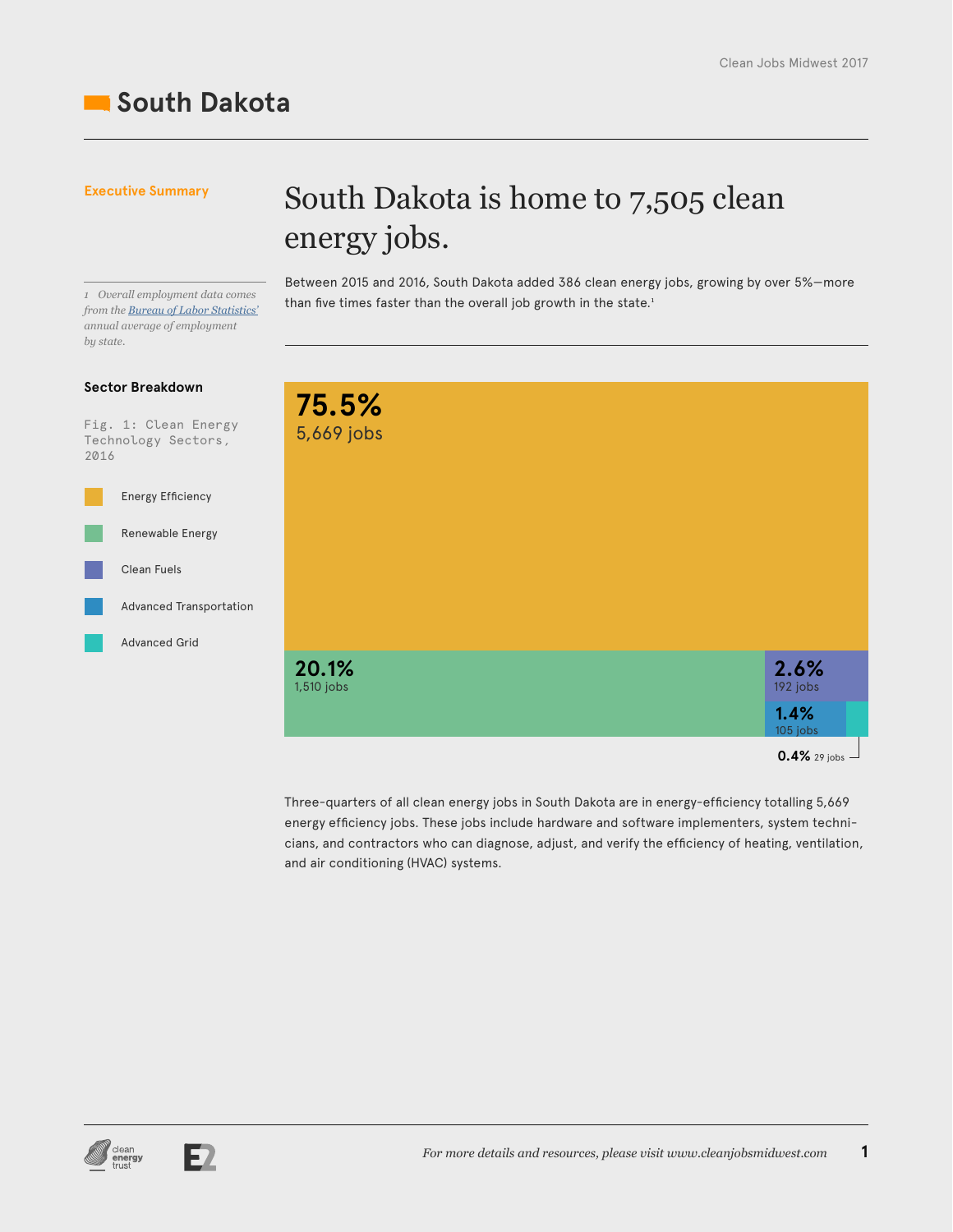| 16.7%<br>945 jobs<br><b>ENERGY STAR/</b><br><b>High AFUE HVAC</b> | 20.0%<br>1,133 jobs<br><b>ENERGY STAR</b><br><b>Appliances</b> | 35.9% 2,034 jobs<br><b>Traditional HVAC</b>                                                                                                                                                        |
|-------------------------------------------------------------------|----------------------------------------------------------------|----------------------------------------------------------------------------------------------------------------------------------------------------------------------------------------------------|
|                                                                   |                                                                | 12.0% 682 jobs<br>LED, CFL, and Other Efficient Lighting<br>11.6% 660 jobs<br><b>Advanced Building Materials</b><br>3.2% 180 jobs<br>Other<br>0.6% 35 jobs<br><b>Renewable Heating and Cooling</b> |

Renewable energy generation jobs represent 1,510 jobs—1 in 5 clean energy jobs in the state. Solar is the largest sub-sector with 652 jobs, followed by wind with 570 jobs and geothermal with 289 jobs.

| 19.1% 289 jobs 37.7% 570 jobs |      | 43.2% 652 jobs |
|-------------------------------|------|----------------|
| Geothermal                    | Wind | Solar          |
|                               |      |                |

The rest of South Dakota's clean energy jobs are distributed between clean fuels, advanced transportation, and storage and smart grid sectors. These sectors are home to 192, 105, and 29 jobs respectively.

Fig. 3:

Renewable Energy Subsectors, 2016

**Value Chain** Clean energy jobs can also be described by what role they play in the larger economic value chain. This report divides these clean energy jobs into agriculture, utility, construction, manufacturing, trade, professional service and other service jobs. The divisions in the value chain described here include jobs from multiple technology sectors. For example, construction jobs can include some jobs in the energy efficiency sector as well as jobs in the renewable energy sector and every other technology sector.



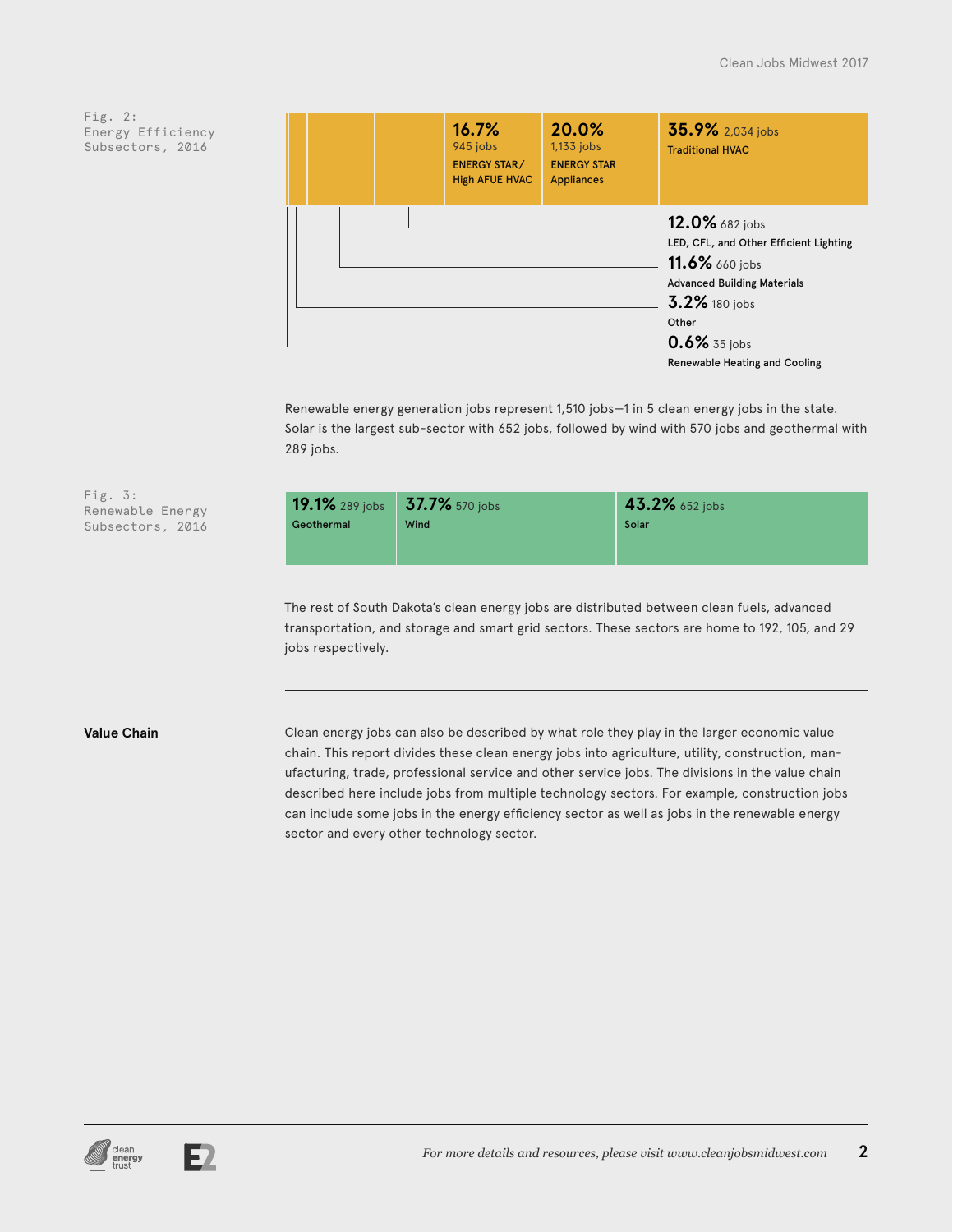Jobs Value Chain, 2016



Consistent with the rest of the region, more than half of all clean energy jobs in South Dakota are construction jobs. Trade and manufacturing jobs are the next largest parts of the clean energy value chain with 1,155 and 1,032 jobs respectively.

Prior surveys have shown that South Dakota has a strong small business base in clean energy, with 75% of businesses working in clean energy employing less than 25 workers.<sup>2</sup>

#### *2 Clean Jobs Midwest 2016*

Fig. 5: Top 3 MSAs in Clean Energy Employment, 2016 (job numbers rounded to nearest hundred)

MSA job numbers only include jobs within this state

| Metro Area (MSA)         | <b>Total Clean Energy</b><br>Employment | <b>Renewable Energy</b><br>Employment | <b>Energy Efficiency</b><br>Employment |
|--------------------------|-----------------------------------------|---------------------------------------|----------------------------------------|
| Sioux Falls, SD MSA      | 2,400                                   | 400                                   | 1,400                                  |
| Rapid City, SD MSA       | 1,300                                   | < 250                                 | 800                                    |
| Sioux City, IA-NE-SD MSA | < 250                                   | < 250                                 | < 250                                  |

#### **Recap**

*3 [2017 ACEEE State Scorecard](http://database.aceee.org/state-scorecard-rank)*

The state is home to more than 7,500 clean energy jobs and is adding jobs to the clean energy sector at more than five times the growth rate of the overall economy.

South Dakota lags behind the region in clean energy policy. It lacks a renewable portfolio standard (RPS) or and energy efficiency resource standard (EERS), and the state ranks 48 out of 51 on ACEEE's Energy Efficiency Scorecard. South Dakota would benefit from these clean energy policies. Enacting and RPS or EERS would drive investment and job creation if it were enacted, providing a boost to the state.



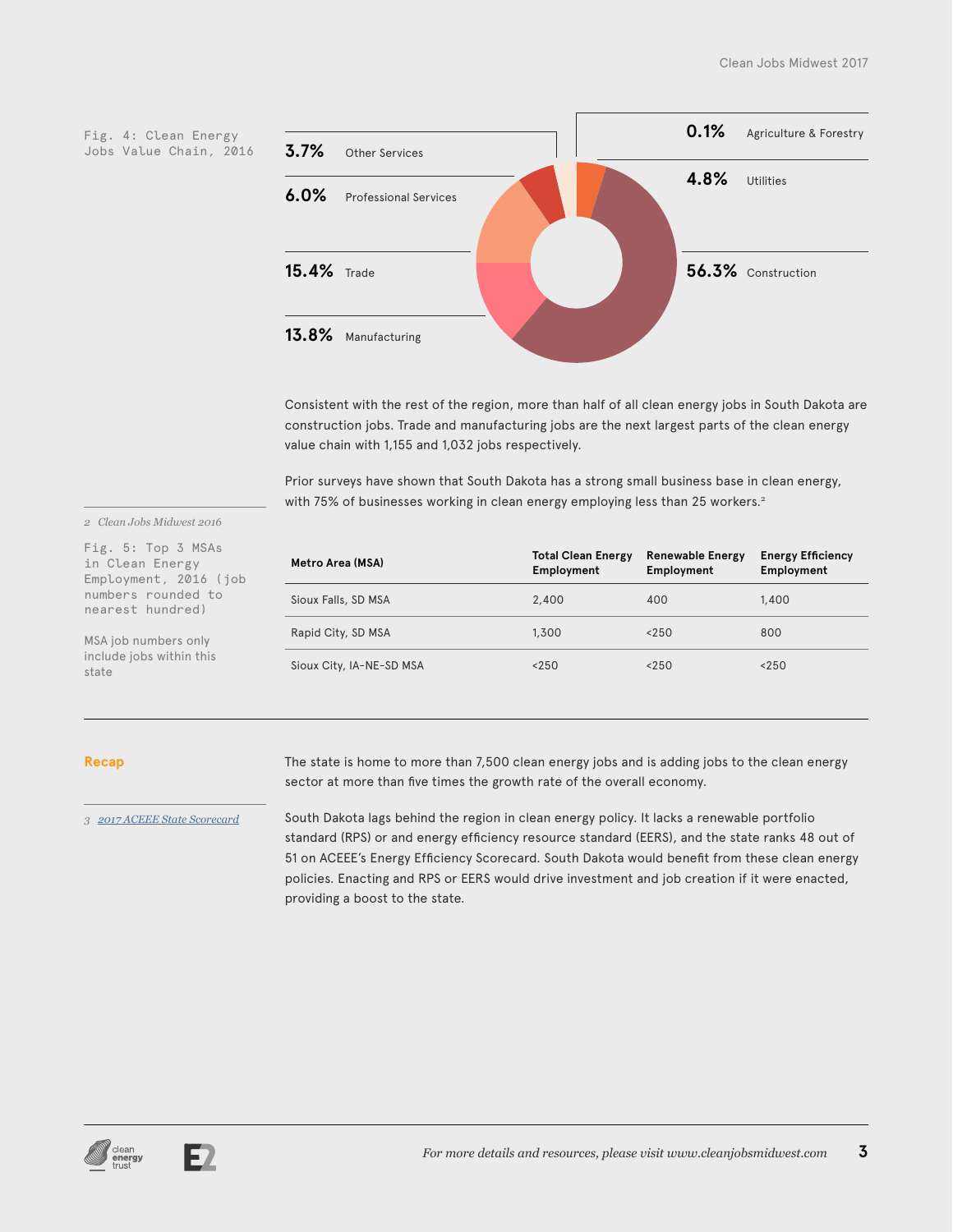

## Wisconsin is home to 26,382 clean energy jobs.

While the size of the clean energy sector is significant, Wisconsin has a lot of room to grow—the state has the smallest clean energy workforce in the region as a percentage of the state's workforce. However, the clean energy sector grew by almost 7% between 2015 and 2016 — the third fastest in the region. Clean energy jobs also grew six times faster than overall job growth in the

**0.7%** 185 jobs **69.8%** 18,404 jobs **24.5%** 6,454 jobs **3.8%** 999 jobs **1.3%** 340 jobs

> Energy efficiency makes up the largest share of the clean energy workforce in Wisconsin, employing nearly 7 in 10 clean energy workers. The energy efficiency sector expanded by 852 jobs in the state since last year; Wisconsin is now home to 18,404 energy efficiency jobs. These include hardware and software implementers, contractors who can diagnose, adjust and verify the efficiency of heating, ventilation, and air conditioning (HVAC) systems, and system technicians. The shift in traditional sectors such as HVAC illustrates a transition to embrace the clean energy economy as a business decision. The HVAC industry makes up the largest portion of energy efficiency jobs followed closely by advanced building materials and efficient lighting.



#### **Sector Breakdown**

Fig. 1: Clean Energy Technology Sectors, 2016





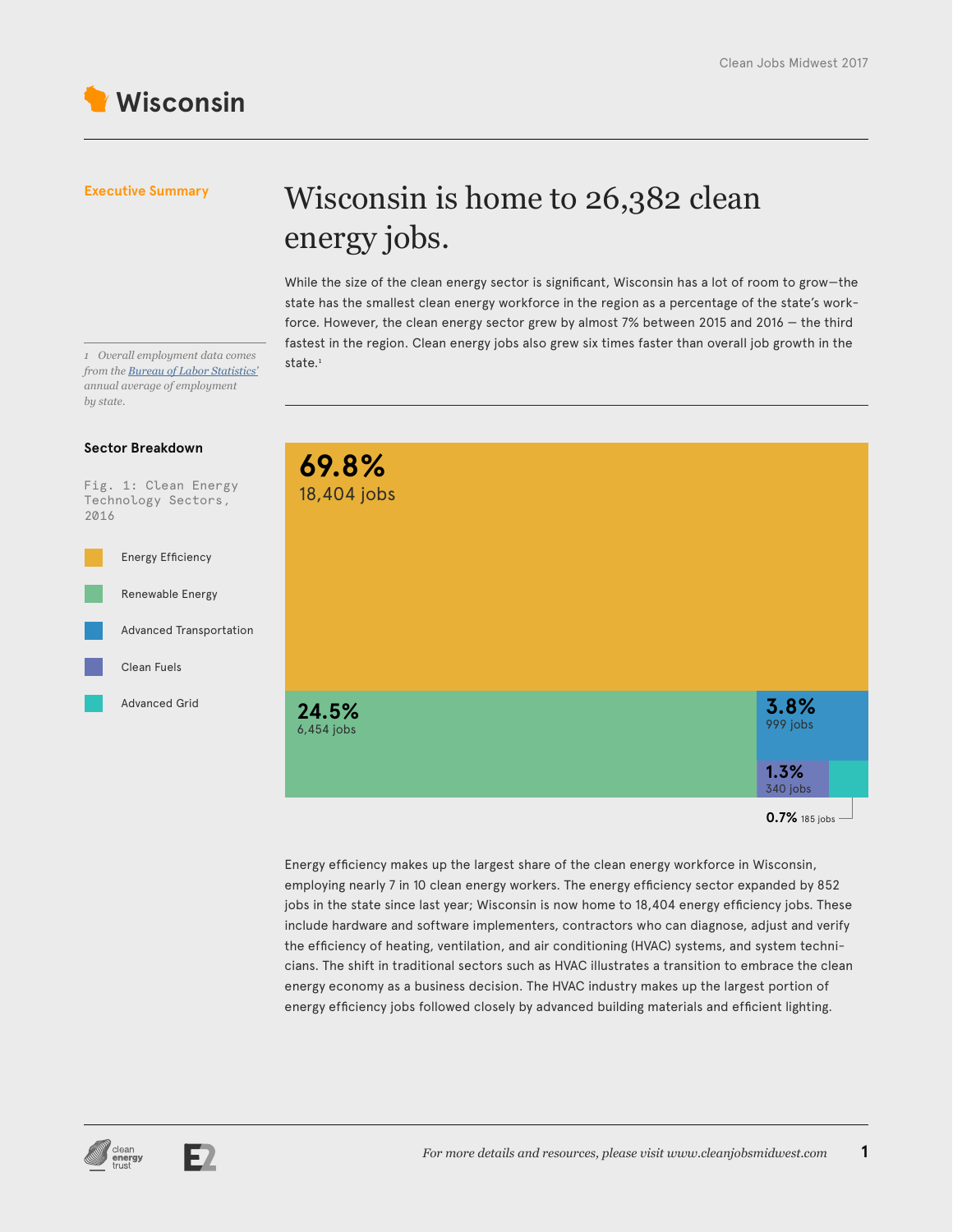

Renewable energy jobs also play an important role in the state's clean energy economy and are the fastest growing clean energy jobs sector in Wisconsin. Between 2015 and 2016, Wisconsin added 788 renewable energy generation jobs—growing by nearly 14%. This includes adding 82 wind jobs and 512 solar jobs. Renewable energy generation jobs include solar, wind, geothermal, bioenergy, and low-impact hydropower.



Wisconsin has one of the strongest bioenergy sectors in the region—this includes people who work with biodigesters processing agricultural waste. It is the largest relative to total clean energy workers, as 5% of all Wisconsin clean energy workers are employed in the bioenergy sector. Wisconsin is one of only two states in the region, along with Illinois, to have over 20% of its renewable energy generation jobs in the bioenergy sector.

Fig. 3:

Renewable Energy Subsectors, 2016

**Value Chain** Clean energy jobs can also be described by what role they play in the larger economic value chain. This report divides these clean energy jobs into agriculture, utility, construction, manufacturing, trade, professional service and other service jobs. The divisions in the value chain described here include jobs from multiple technology sectors. For example, construction jobs can include some jobs in the energy efficiency sector as well as jobs in the renewable energy sector and every other technology sector.